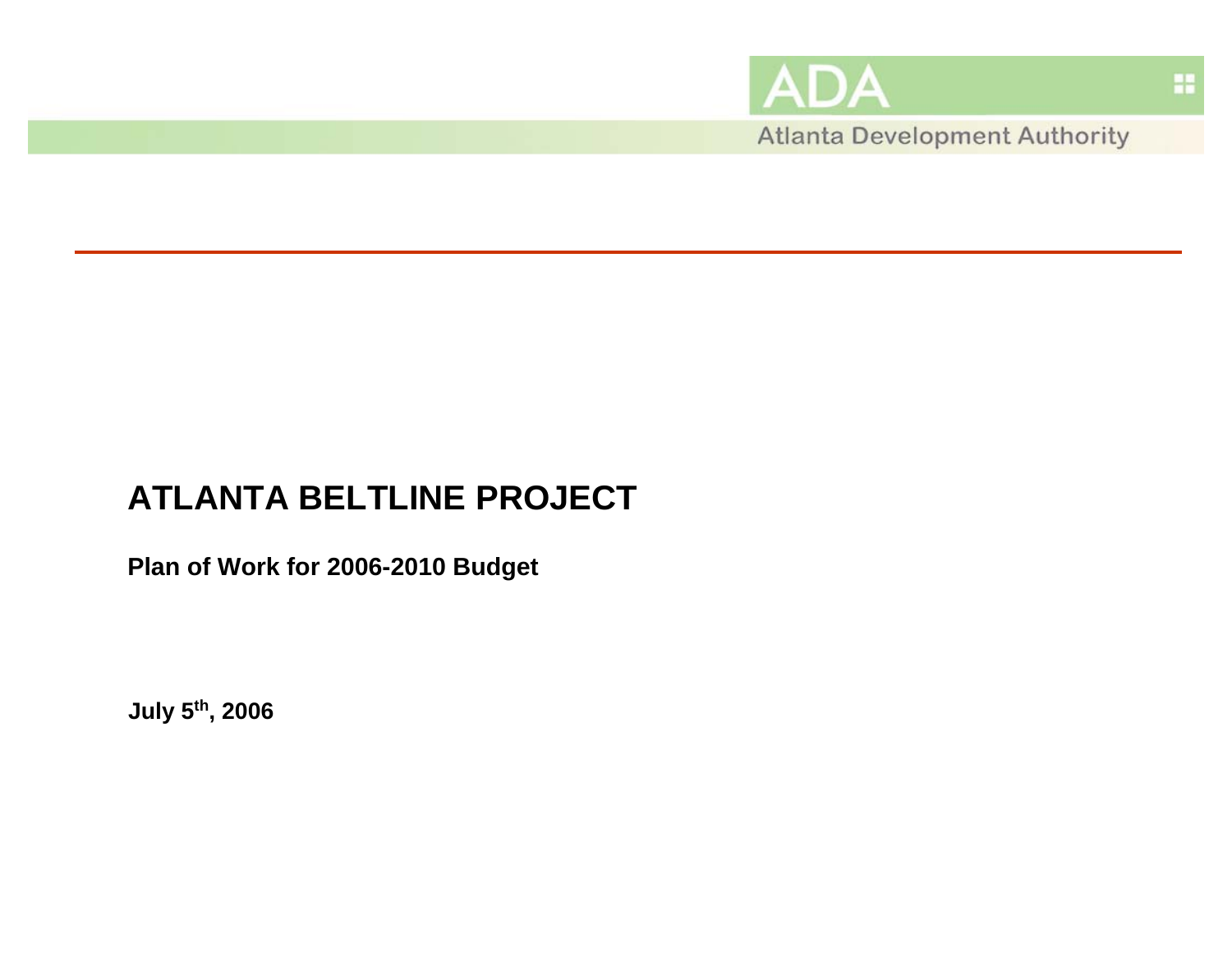



**Atlanta Development Authority** 

## **Purpose**

**Context**

**"5-year Detailed Vision" and Work Plan**

**Next Steps** 

**Appendix**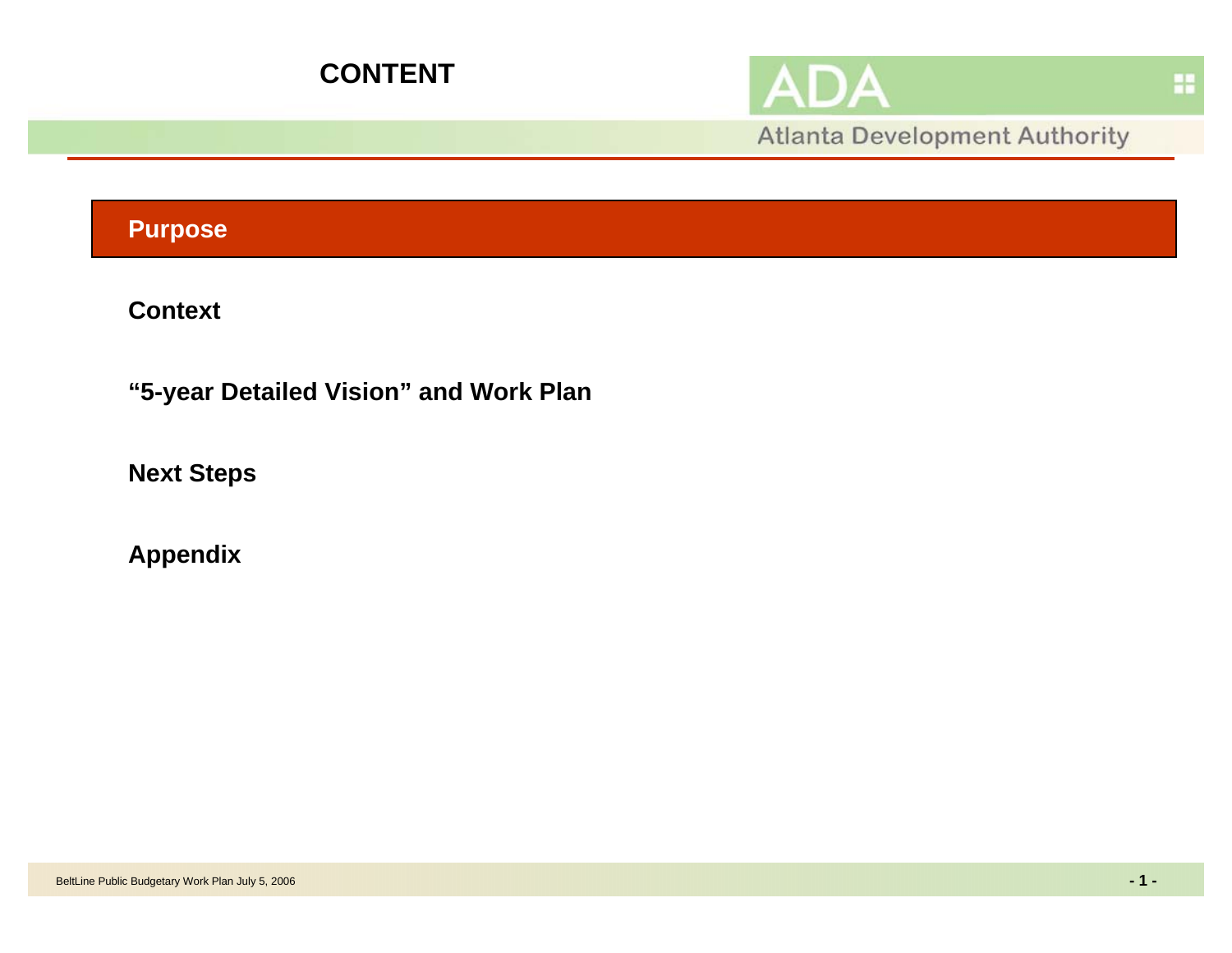## **PURPOSE OF THIS DOCUMENT:PUBLIC INPUT**

**Atlanta Development Authority** 

**The purpose of this document is to outline:** 

- •**Key components of the BeltLine that will be financed within the first five years**
- •**Rationale for decision-making**
- •**Relationship among components that lead to an optimal 5-year plan**
- • **Proposed budgets for the first five year period with initial "best estimate" allocations by year (e.g., dependent on when land is available)**

**Due to confidentiality in negotiating land acquisitions, specific parcels can not be addressed at this time; however, before properties are actually acquired, they will be presented and discussed following the standard city land acquisition process**

**City Ordinance 05-O-1733 Nov 7, 2005 Section 14: The Redevelopment Agent shall develop a work plan for implementing the BeltLine project with proposed budgets for the initial one, three and five year time periods of the TAD. Among other things, the work plan shall explain how components of the BeltLine project work together and reinforce each other in an optimal manner. At least 60 days prior to the first bond issuance, the work plan shall be presented to City Council for review and adoption.**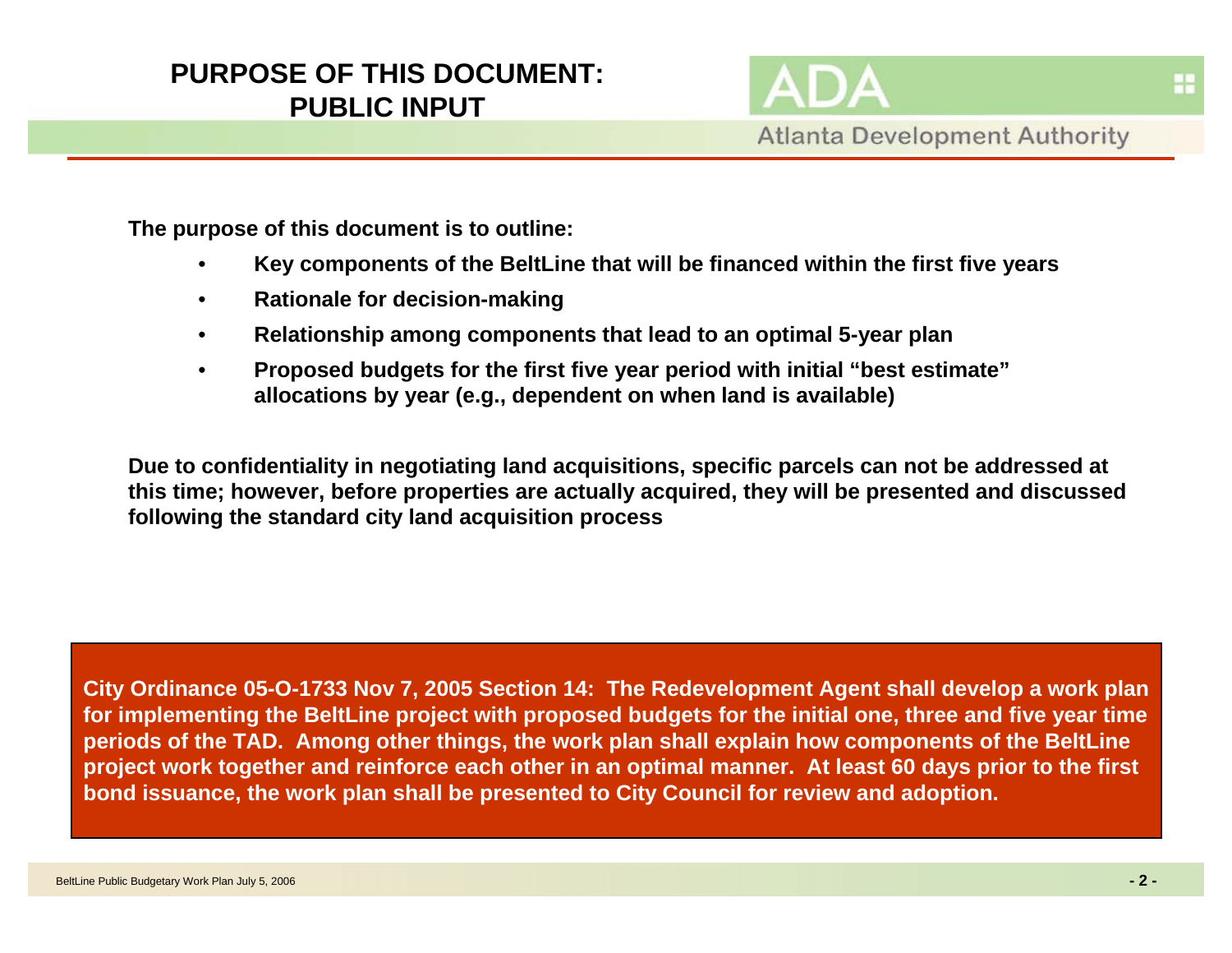## **PURPOSE OF THIS DOCUMENT:OTHER CONSIDERATIONS**

**Atlanta Development Authority** 

**Enabling legislation requires City Council adoption of a work plan prior to issuance of the first Tax Allocation District (TAD) Bonds**

**A budgetary plan is a practical necessity to prioritize projects, allocate funds, and manage spending and projects**

- • **The 5-year budget represents only 15% of the total 25-year funding, so priorities had to be established**
- $\bullet$  **Projects selected to create an integrated strategy that reinforces momentum of the BeltLine and ensures future funding**

**Important to establish clear guidelines and direction to "jump-start" BeltLine Inc as a start-up entity**

- •**Fundamental principles created to guide decision-making**
- $\bullet$ **Projects identified for implementation in first five years**

**Funding and cost data presented in this document are based on the most recent estimates available:** 

- **Plan is based on limited and conceptual engineering studies. Budgets may be adjusted to accommodate for increases or decreases to construction costs based on further studies**
- **Purchase prices are based on best available information, but prices are subject to fluctuations**
- **Critical opportunities or circumstances may arise that are a one-time opportunity for the 25 year BeltLine Vision that may require immediate non-TAD funding**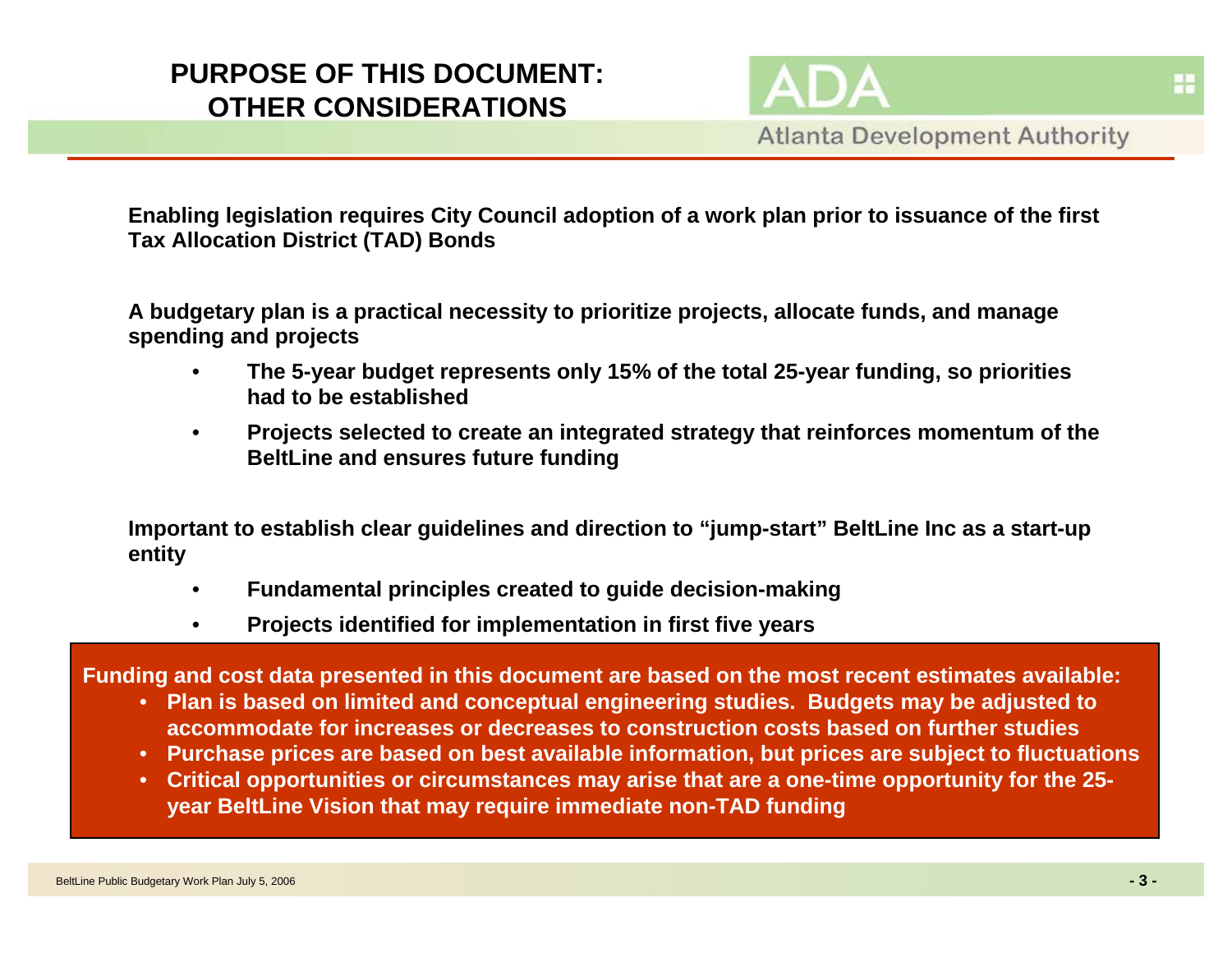

## **Purpose**

### **Context**

- •**History and 25-year Vision of the BeltLine**
- •**Prioritization process for five year budget**
- •**Sources of funds in first five years**
- •**Input from technical experts and the community**

**"5-year Detailed Vision" and Work Plan**

**Next Steps**

**Appendix**

H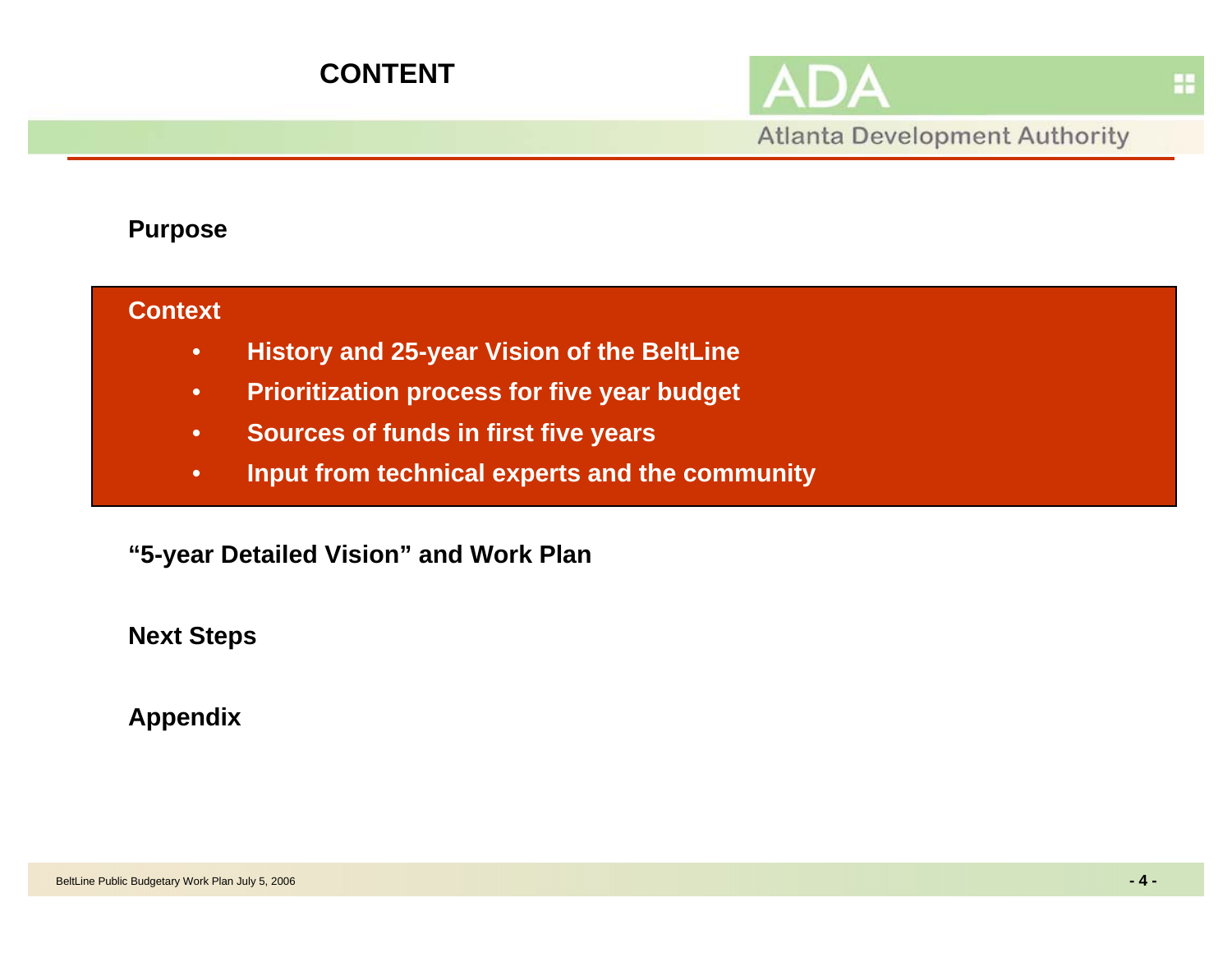

| <b>Opportunity</b>  | The BeltLine is one of those rare projects that has the extraordinary potential of<br>• Transforming Atlanta via visionary use of our rail legacy<br>• Improving quality of life for all residents<br>• Connecting neighborhoods with parks, trails, transit and transportation<br><b>• Ensuring growth across livable neighborhoods</b><br>• Engaging the community in shaping Atlanta's future                          |
|---------------------|---------------------------------------------------------------------------------------------------------------------------------------------------------------------------------------------------------------------------------------------------------------------------------------------------------------------------------------------------------------------------------------------------------------------------|
| <b>Vision</b>       | Since conception, much work has contributed to defining the Vision of the BeltLine<br>• Masters thesis by Ryan Gravel first proposed the project<br>• Emerald Necklace study by Trust for Public Land added new elements to the BeltLine<br>• TAD Feasibility Study, Bond Finance Projections and Fiscal Impacts Analysis<br>validated economics<br>• Redevelopment Plan presented the comprehensive view of the BeltLine |
| <b>Achievements</b> | BeltLine has recently gained momentum<br>• TAD approved by City Council (12-3), Fulton County (5-1) and Atlanta Public Schools (7-0)<br>• Greenspace Opportunity Bonds approved which include funds for parks along the<br><b>BeltLine</b><br>• Bellwood Quarry secured for Westside Park, the "Jewel" of the BeltLine<br><b>• Extensive community engagement initiated</b>                                               |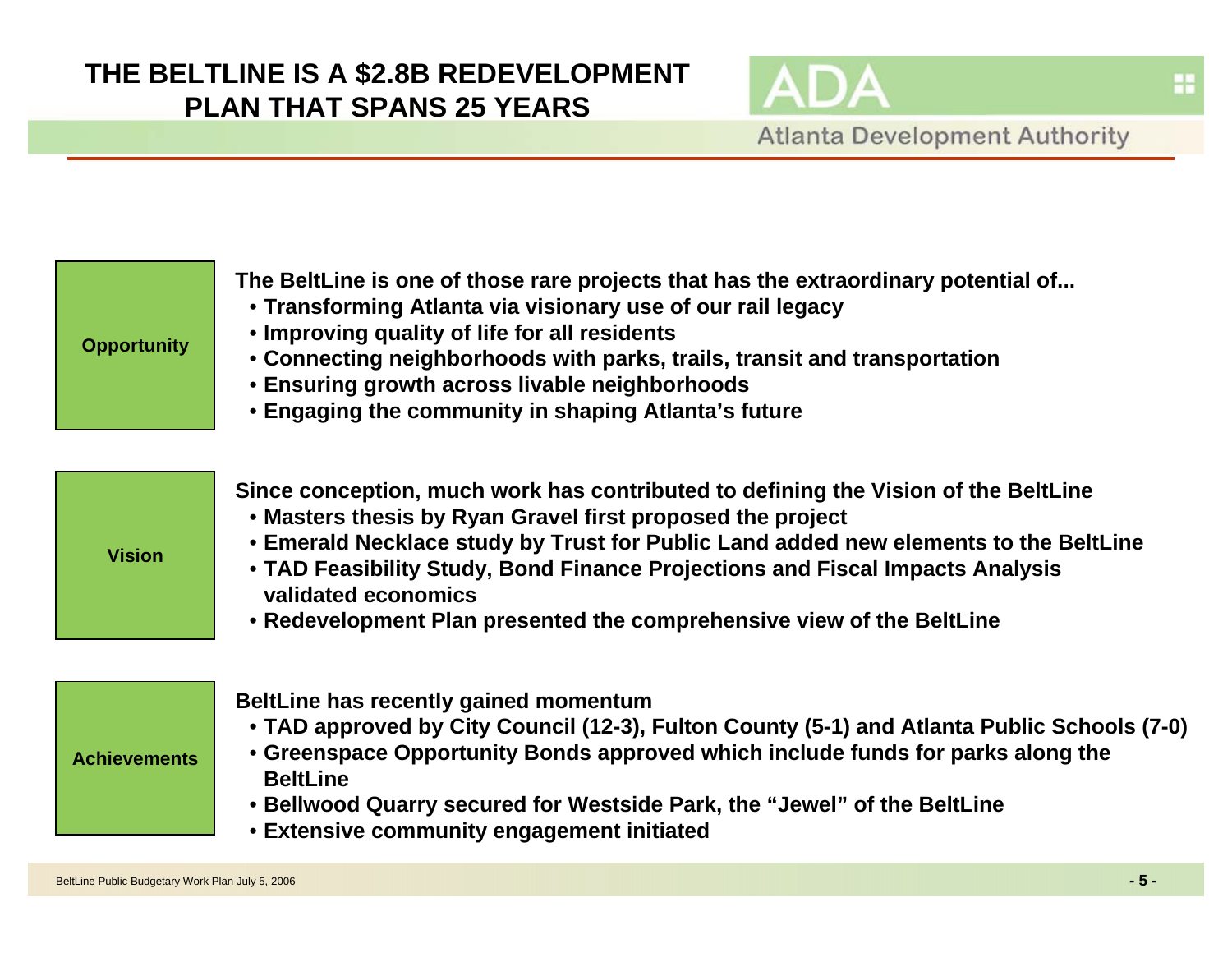## **25-YEAR BELTLINE OVERVIEW**

**Atlanta Development Authority** 



**Key attributes of the BeltLine**

- **Nearly 1,300 acres of new greenspace**
- **33 miles of trails**

**pedestrian access study area**

**MARTA lineMARTA stationEconomic development area**

O  $\sqrt{2}$ 

- **A 22-mile loop of transit**
- **~30,000 new jobs in 20 economic development areas**
- **5,600+ affordable workforce housing units**
- **Touches and connects 45 neighborhoods**
- **Investments in transportation / pedestrian access and streetscapes, public art, historic preservation and environmental clean-up**

H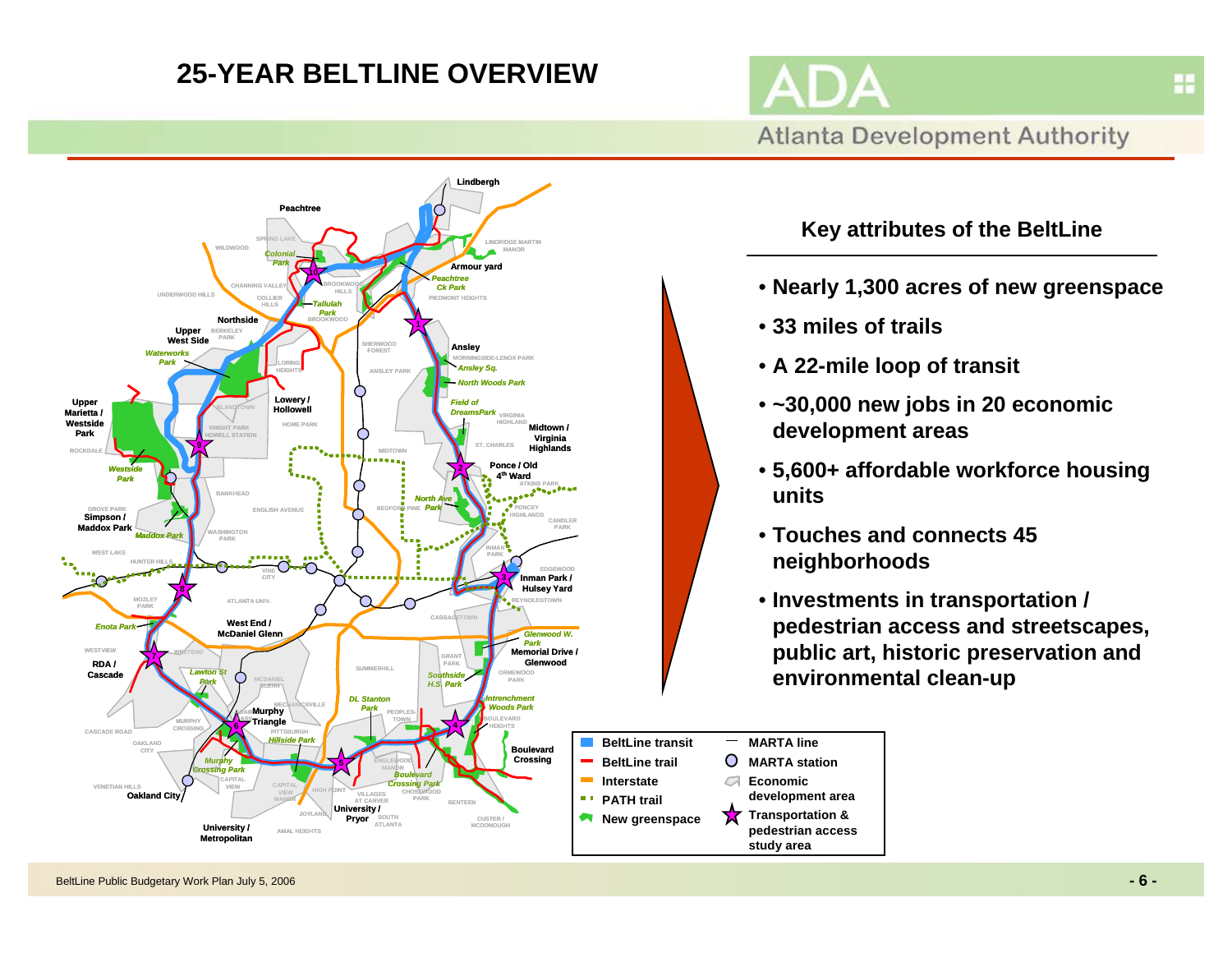## **PRIORITIZATION OF PROJECTS NEEDED**



**Atlanta Development Authority** 



(1) BAN- Bond Anticipation Note, a cash flow mechanism, that is issued prior to TAD issuance and is repaid by the subsequent TAD bond

BeltLine Public Budgetary Work Plan July 5, 2006 **-7-**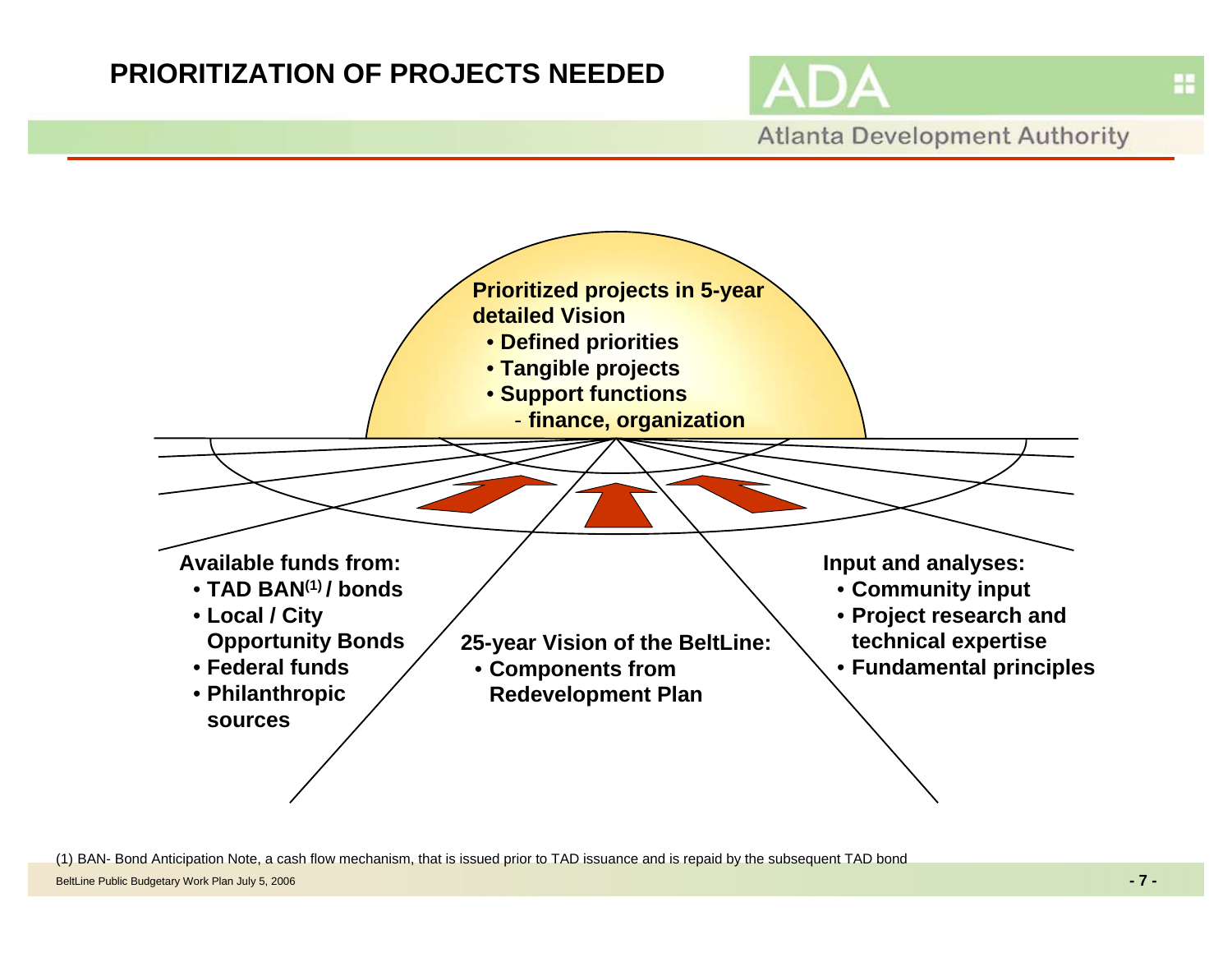# **SOURCES OF AVAILABLE FUNDS TOTAL \$427M**





(1) Includes Department of Watershed Management funds (2) Includes Atlanta Regional Commission Transportation Improvement Program (TIP) funds for corridor Source: BeltLine Partnership / ADA

#### BeltLine Public Budgetary Work Plan July 5, 2006 **-8-**

H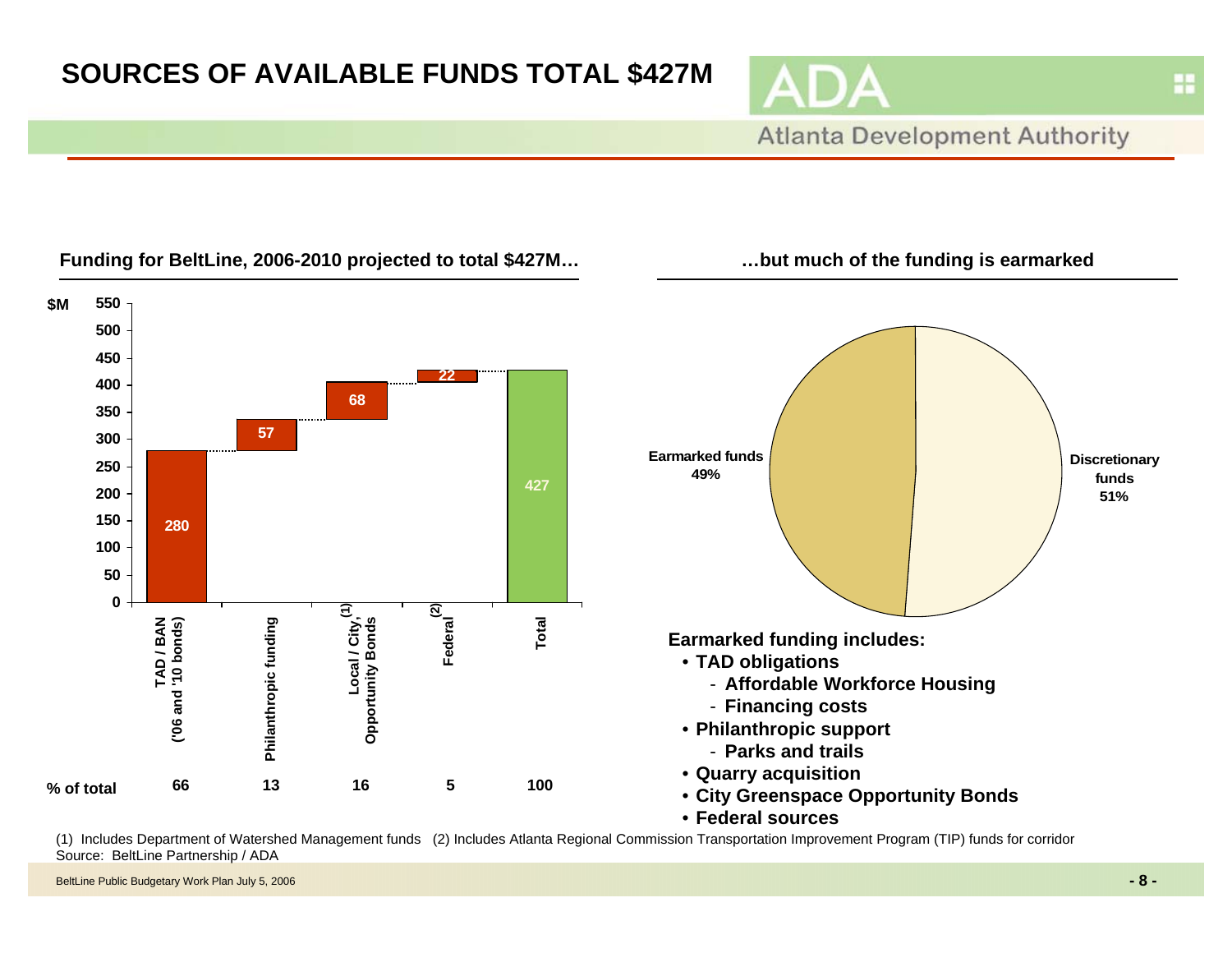## **RESEARCH AND TECHNICAL EXPERTS PROVIDED INPUT**

**Atlanta Development Authority** 

**AD** 

| <b>Element</b>                                               | Key components of<br><b>Redevelopment Plan</b>                                                                                                                                                                                                                                 | <b>Requirements</b>                                                                                                                                                                                                                                                                | <b>Activities to determine</b><br>priorities and sequencing                                                                                                                                                                                                                                                                           |
|--------------------------------------------------------------|--------------------------------------------------------------------------------------------------------------------------------------------------------------------------------------------------------------------------------------------------------------------------------|------------------------------------------------------------------------------------------------------------------------------------------------------------------------------------------------------------------------------------------------------------------------------------|---------------------------------------------------------------------------------------------------------------------------------------------------------------------------------------------------------------------------------------------------------------------------------------------------------------------------------------|
| <b>Greenspace:</b><br><b>Parks and</b><br><b>Trails</b>      | • Construct 1,277 acres of new<br>greenspace in 25 parks<br>• Build 33 miles of multi-use<br>trails connecting parks                                                                                                                                                           | • Estimate acquisition and<br>construction costs<br>• Determine available parcels of<br>land                                                                                                                                                                                       | • Costing and engineering studies;<br><b>Emerald Necklace Study</b>                                                                                                                                                                                                                                                                   |
| <b>Transit</b>                                               | • Plan and construct 22-mile<br>loop of passenger transit<br>• Determine funding sources for<br>transit system                                                                                                                                                                 | • Ascertain topographical and<br>alignment issues<br>• Investigate technology and<br>connectivity options                                                                                                                                                                          | • MARTA Beltline Alternatives<br>Analysis; National research and<br>benchmarking; other transit<br>related studies                                                                                                                                                                                                                    |
| <b>Planning and</b><br><b>Economic</b><br><b>Development</b> | • Conduct road and streetscape<br>improvement projects in 10<br>sections of the BeltLine<br>• Plan economic development<br>around development sub-<br>areas<br>• Create 5,600+ units of<br>affordable housing<br>• Determine usage of incentives<br>funds to attract investors | • Align design and engineering<br>with transportation and<br>pedestrian needs<br>- especially in high density<br>areas<br>• Determine environmental and<br>economic needs within<br>development areas<br>• Research analogous city<br>projects for potential<br>incentive programs | • Transportation studies;<br><b>Geographic Information Systems</b><br>database construction; Atlanta<br><b>Urban Design Commission</b><br><b>Historic Resource Survey; City</b><br>managed brownfield inventory;<br>identification of potential<br>redevelopment areas; existing<br><b>Neighborhood Redevelopment</b><br><b>Plans</b> |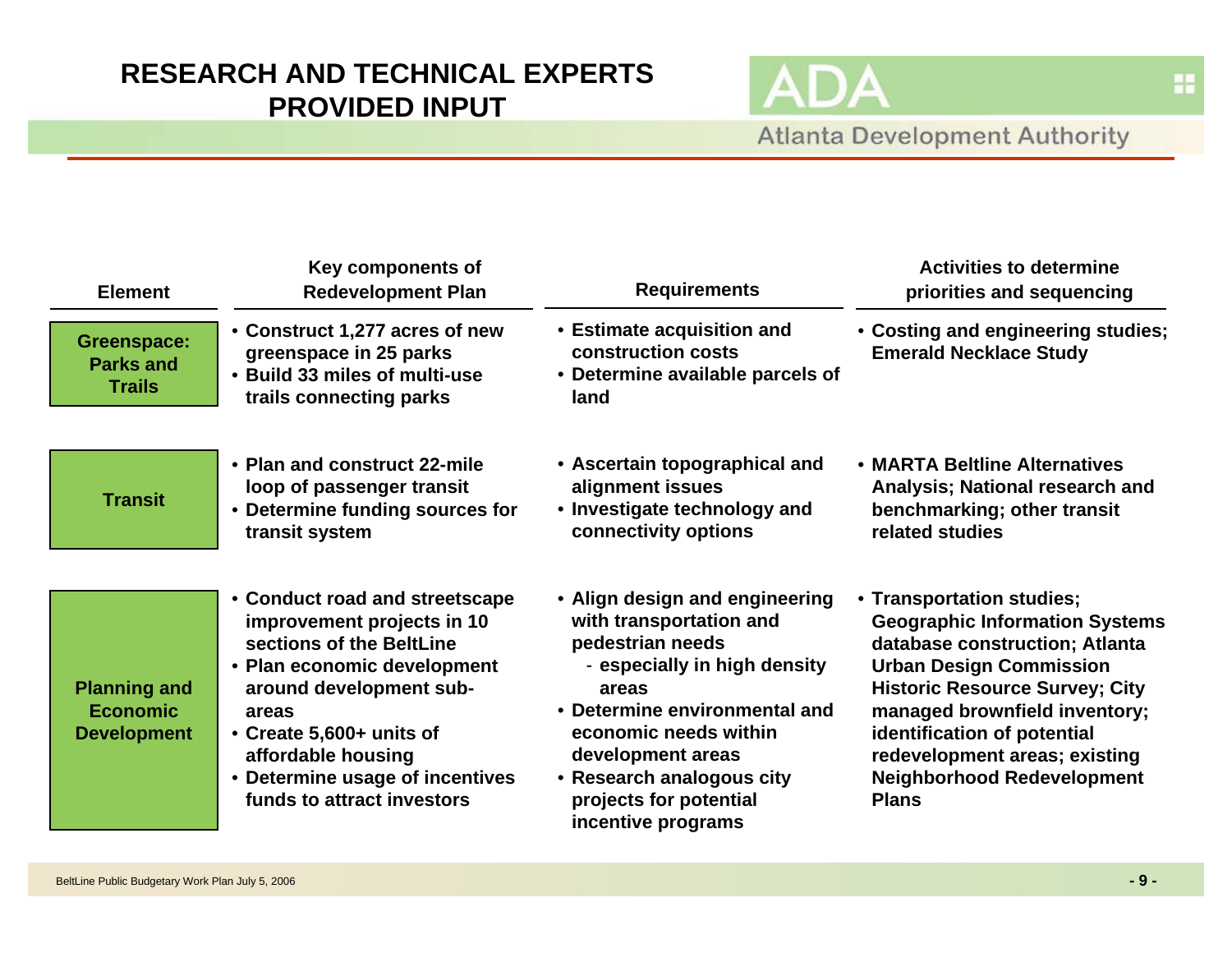## **EXTENSIVE COMMUNITY ENGAGEMENT**



|                          |                                                             | <b>Outreach efforts</b>                                                                                                                                                                                                                                                                                                                                                                                                                                                  | <b>Community response</b>                                                                                                                                                                                                                                                                 |
|--------------------------|-------------------------------------------------------------|--------------------------------------------------------------------------------------------------------------------------------------------------------------------------------------------------------------------------------------------------------------------------------------------------------------------------------------------------------------------------------------------------------------------------------------------------------------------------|-------------------------------------------------------------------------------------------------------------------------------------------------------------------------------------------------------------------------------------------------------------------------------------------|
|                          | <b>Internet</b>                                             | • 114 stakeholder groups linked to website since March<br>25th; see BeltLinecommunity.com website for complete<br>list<br>• Online toolkit and survey                                                                                                                                                                                                                                                                                                                    | • 10,000+ surveys <sup>(1)</sup> completed with<br>broad geographic participation <sup>(2)</sup><br>$\cdot$ 45,000 hits <sup>(3)</sup> to the website                                                                                                                                     |
| channel<br>Communication | <b>Hard Copy</b>                                            | . 7,200 hard copies of toolkit/survey distributed via<br>community groups in English and Spanish<br>- including City Council members, Concerned Black<br><b>Clergy, Fulton County Commissioners, Neighborhood</b><br>Planning Units, Georgia Stand Up, etc.<br>• 48 distribution locations, 36 publicized locations with<br>internet access e.g.,<br>- Fulton County Public Libraries; 32 branches<br>- City of Atlanta Cyber Centers<br>- Atlanta Development Authority | • Community Conversations hosted by<br>- Georgia Stand Up<br>- Piedmont Park Conservancy<br>- Georgia Tech Students for<br><b>Progressive Transit</b><br>- Sierra Club & others<br>• 250 community representatives, City<br><b>Council members and others</b><br>attended rollout meeting |
|                          | <b>Events</b>                                               | • Launch at City Hall on March 25th<br>• 5 community presentations and 3 stakeholder briefings<br>• 22 office hours sessions following release of work plan                                                                                                                                                                                                                                                                                                              | • >200 comments gathered from >225<br>individuals and groups during<br>community presentations and<br>sessions                                                                                                                                                                            |
|                          | <b>Promotions</b><br>$(4)$ $A = -1$ $M = -1$ $A$ other open | • Cyber Day on April 29th at Atlanta Workforce<br><b>Development Agency Center</b><br>• 10,000 promotional postcards distributed at community<br>events<br>• 1,000 website survey promotional flyers                                                                                                                                                                                                                                                                     | • Community organized events; Sierra<br><b>Club Earth Day canvas, BeltLine</b><br>Partnership information booths at<br>multiple festivals and events                                                                                                                                      |

(1) As of May  $19^{th}$  2006

(2) BeltLine population and participation percentages were calculated on the basis of City of Atlanta zip codes. % of respondents / % of population: NW - 36% / 30%, NE -34% / 27%; SE – 16% / 22%; SW – 14% / 21%. Excludes 1,375 surveys received from respondents outside of BeltLine identified zip codes. (3) As of May 1st 2006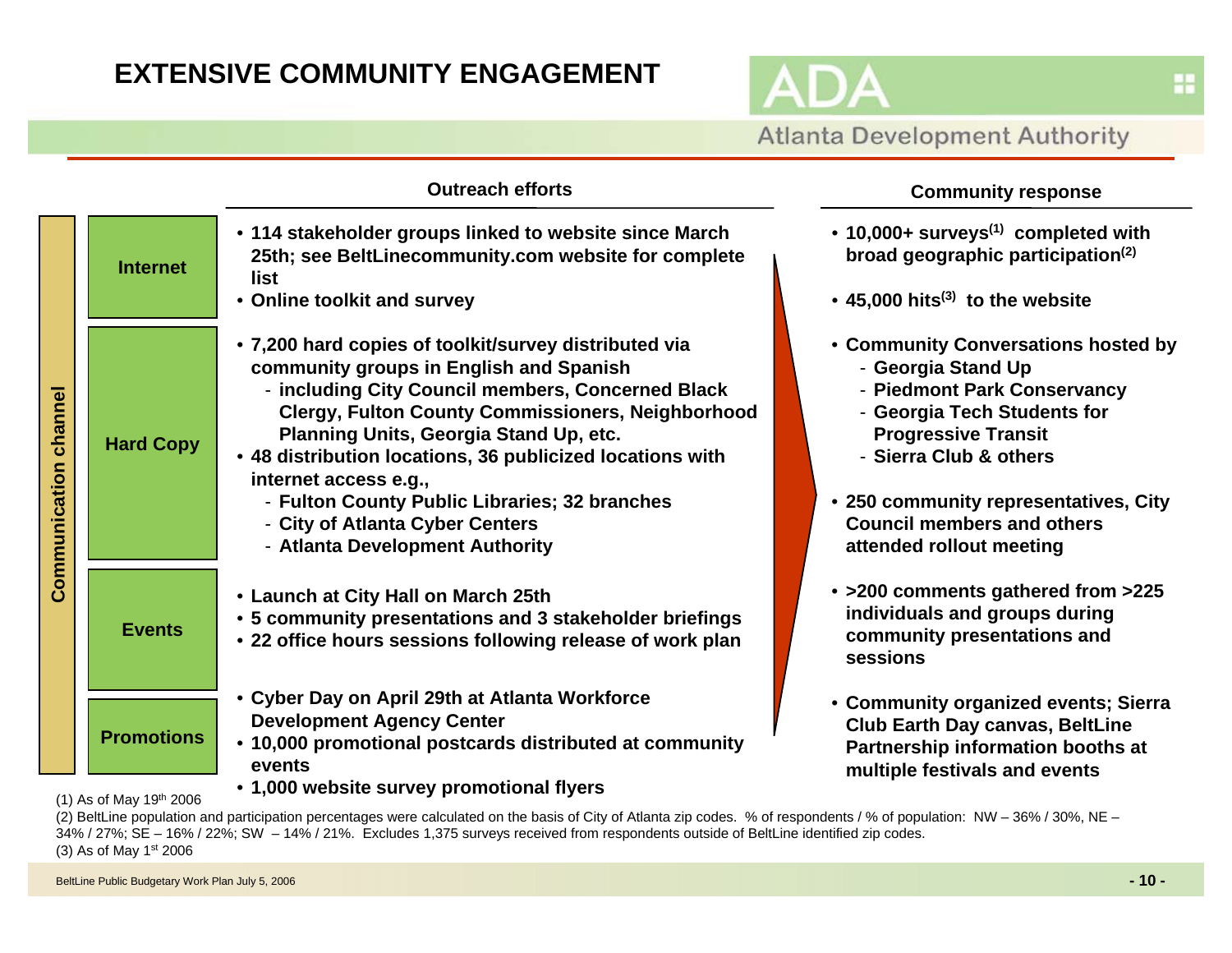## **STRONG CONSENSUS IN THE COMMUNITY**



H

**Atlanta Development Authority** 

| Three themes emerged <sup>(2)</sup>                                                            |                        |
|------------------------------------------------------------------------------------------------|------------------------|
| Key themes / values                                                                            | % Agree <sup>(1)</sup> |
| <b>Building for the future</b><br>- "Buying as much of the land as<br>possible, immediately"   | <b>97%</b>             |
| - "Purchase as much ROW as possible,<br>as quickly as possible"                                | 84%                    |
| - "Land to be used for sidewalks & road<br>improvements should be purchased<br>when available" | 83%                    |
| <b>Realizing economic benefits</b>                                                             |                        |
| - "Increasing number of jobs and<br>businesses"                                                | 95%                    |
| - "Increasing the tax base as quickly as<br>possible"                                          | 60%                    |
| <b>Maintaining geographic balance</b>                                                          |                        |
| - "Community consensus on where<br>projects are located"                                       | 91%                    |
| - "Balancing projects across quadrants"                                                        | 75%                    |



(1) Top 2 boxes: Percent of respondents who rated the element as important or very important.

(2) Question: Please rate the values you consider most important in developing the BeltLine work plan for the first five years.

(3) Question: Please rank the importance of the following components of the BeltLine projects.

Source: BeltLine Community Engagement Survey, (March 25<sup>th</sup> – May 19<sup>th</sup> 2006)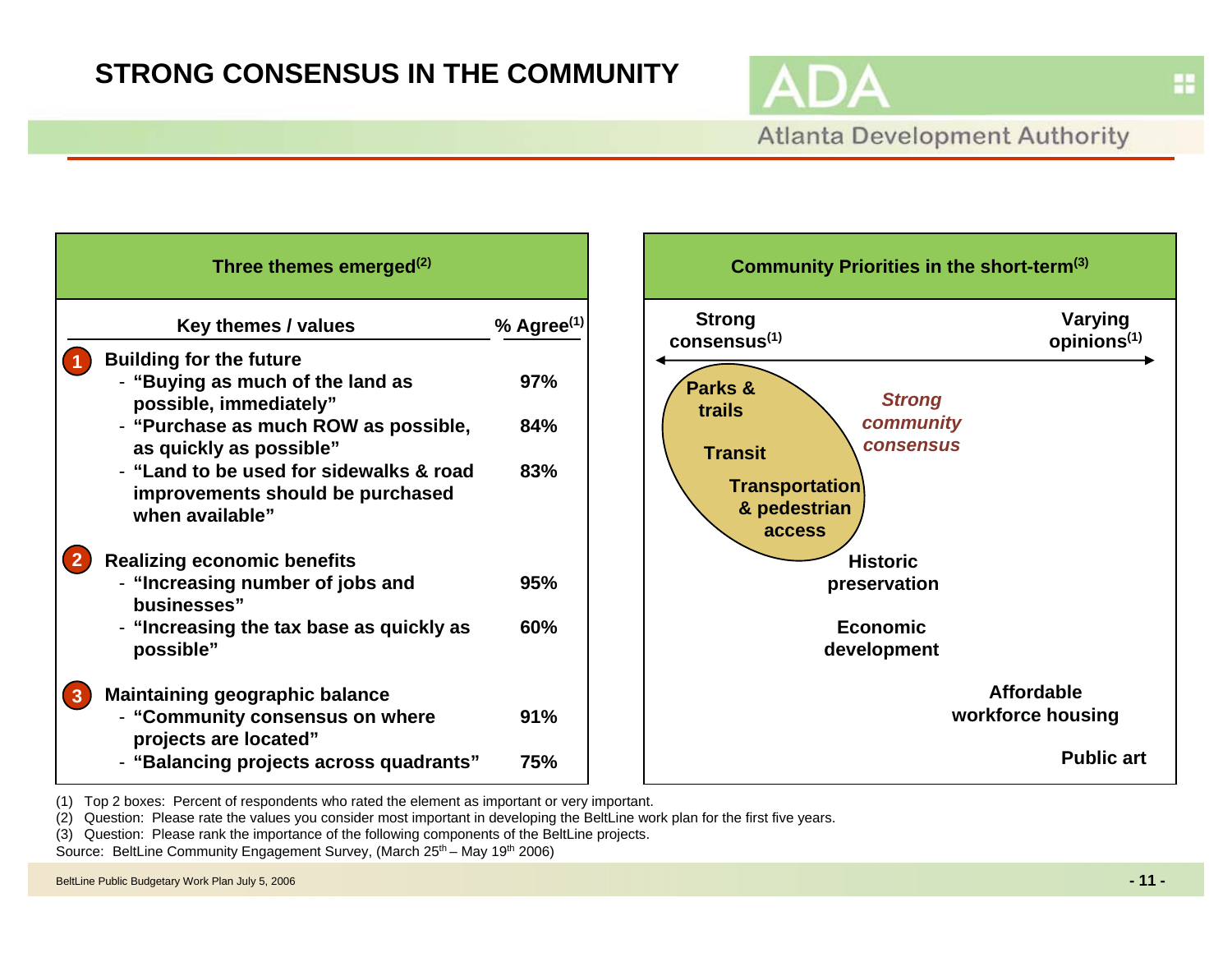

**Atlanta Development Authority** 

**Purpose**

**Context**

## **"5-year Detailed Vision" and Work Plan**

- •**Principles, priorities and projects**
- •**Detailed work plans by element**

**Next Steps**

**Appendix**

蒜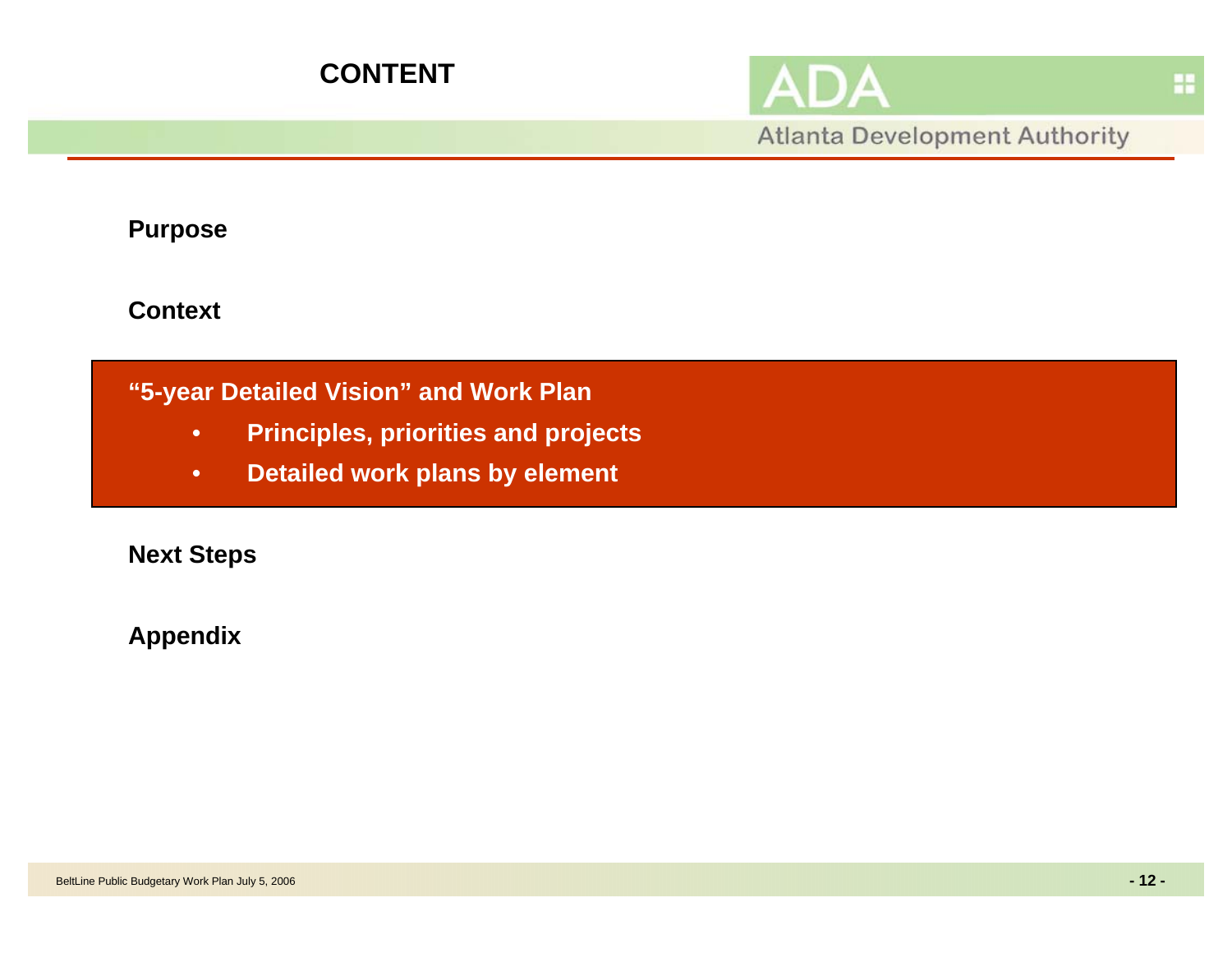## **FUNDAMENTAL PRINCIPLES**

**Atlanta Development Authority** 



## **Each principle is critical to success**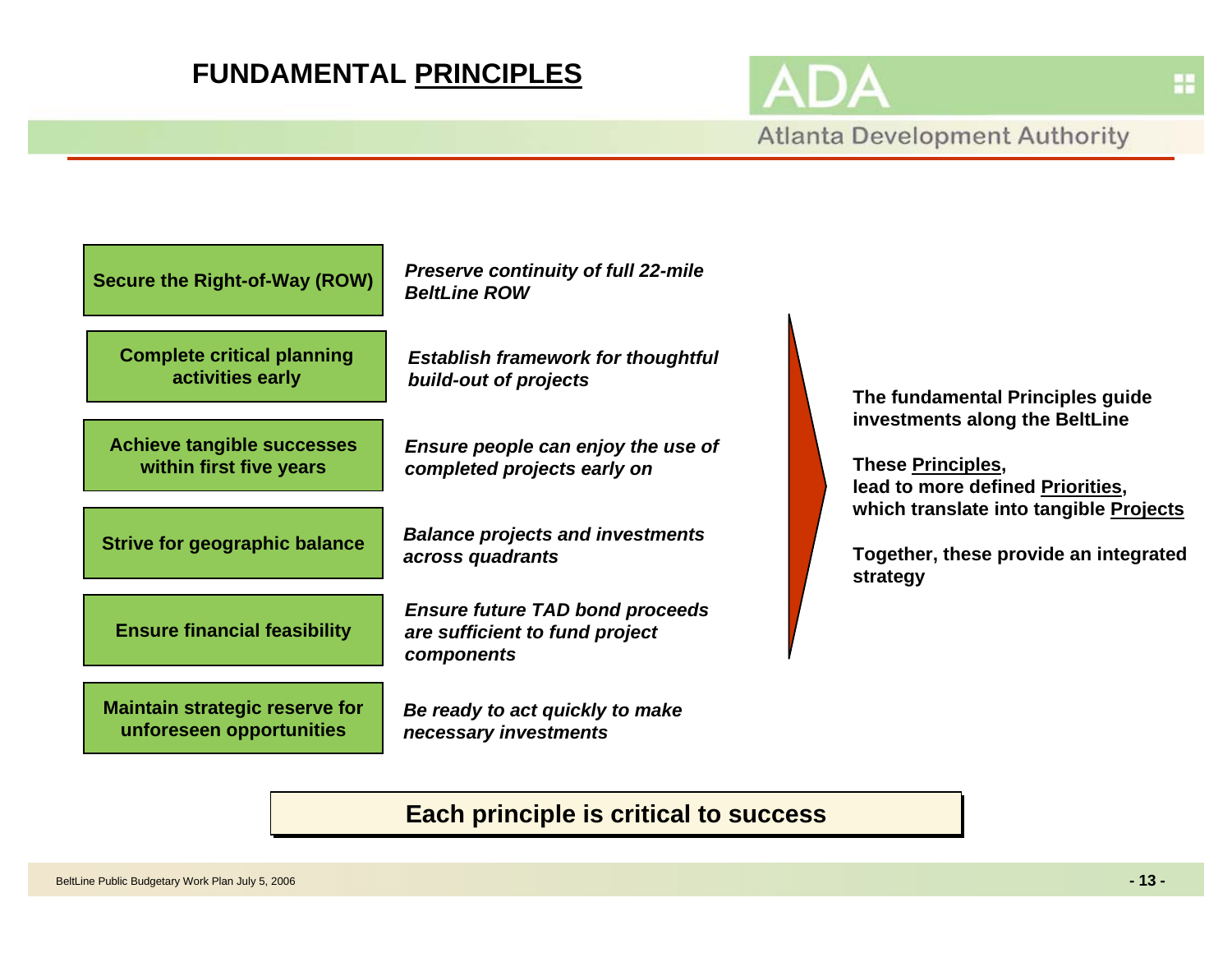## **PRINCIPLES LEAD TO PRIORITIES FOR FIRST 5 YEARS**

**"Stakes in the Ground"**

**Atlanta Development Authority** 

*Growing greenspace with parks and trails*

- **Acquire and develop significant portions of Westside Park**
- **Fully develop 2-3 parks**
- **Complete at least two sections of trails and prepare three spur trails fully**
- **Dedicate remaining funds for new park and trail land across quadrants**
- **Maximize strategic reserves for unforeseen opportunities**

*Transforming transit*

- **Secure and develop as much Right-of-Way as possible**
- **Do everything possible to ensure transit at earliest opportunity**
	- **complete the MARTA Alternatives Analysis Study**
	- **complete Environmental Impact Statement and preliminary engineering work**
	- **complete Northwest alignment assessment**
- **Prepare Right-of-Way for trails and transit**
- **Pursue federal/state funding and establish contingency if funds not available**
- **Maximize strategic reserves for unknown opportunities**

*Ensuring livable communities andattractive business climate*

- **Complete basic planning studies (in first 18-24 months) related to street grid, connectivity, land-use, zoning, and master plans (Open Space, Transportation, Public art and 20 Sub-areas) to establish community-based framework for future economic development**
	- **Invest in development incentives, affordable workforce housing, preservation (historic and environmental), public art and transportation improvement to drive economic development**

The priorities reflect our fundamental principles and are critical to the integrated strategy

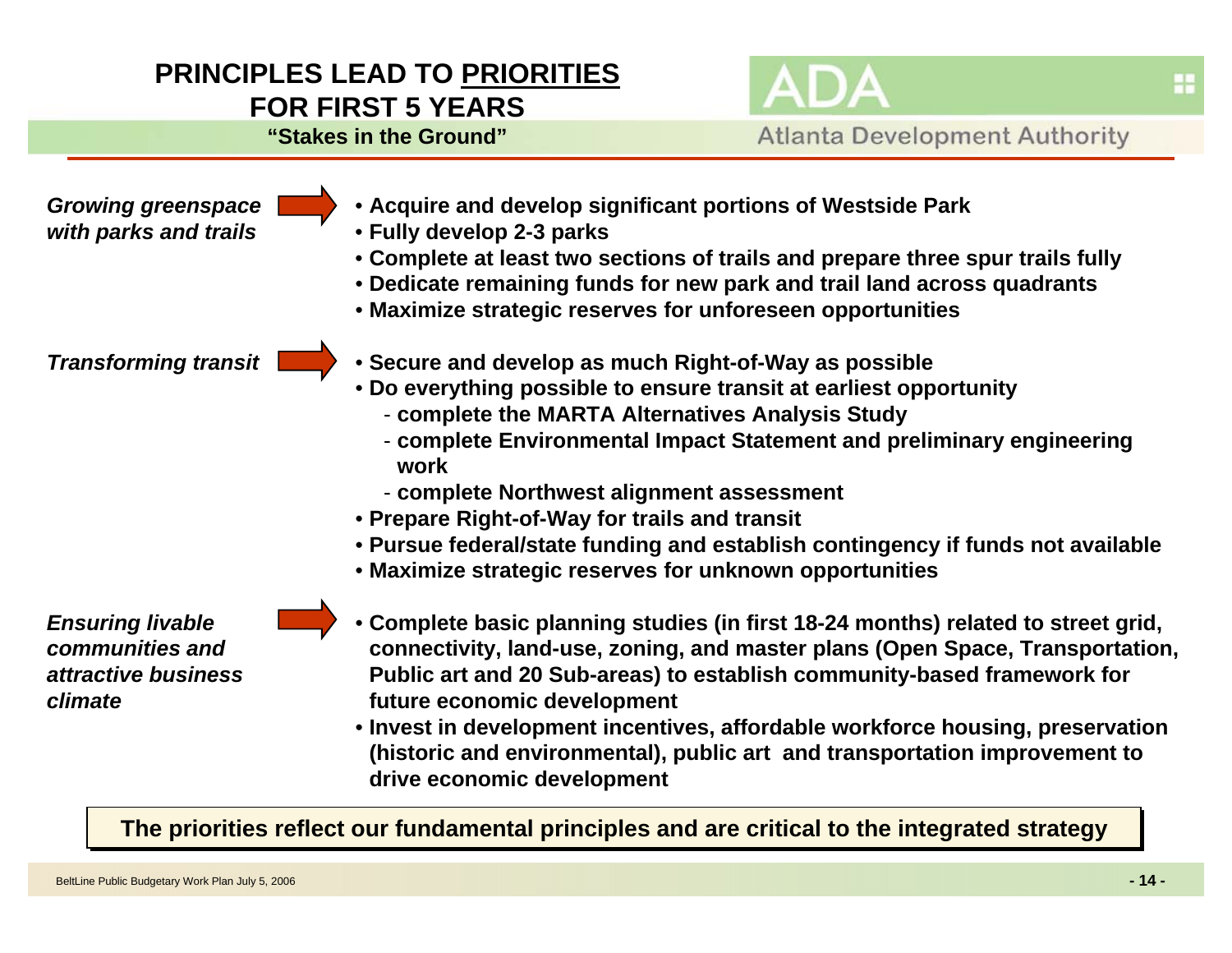# **OVERVIEW OF PROJECTS IN THE 5-YEAR DETAILED VISION**



**1**

**2**

**3**



**with 260-300 acres developed**

**Growing greenspace with parks and trails** • **585-625 acres of greenspace acquired**

**155-165 acres developed**



### (1) Owned by City of Atlanta

Note: All park acres are shown, but only partial amounts may be acquired in first five years

- **5-7 miles / 90-100 acres of trails and 5-9 miles / 15-35 acres of spurs acquired and developed**

- **480-490 acres of parks acquired with** 

- **Transforming transit**
	- **Complete all studies required to begin transit construction**
	- **Secure available Right-of-Way**
	- **Prepare 5-7 miles of Right-of-Way for transit**
- **Ensuring livable communities and attractive business climate**
	- **~\$42M invested in new affordable workforce housing units**
	- **Targeted economic development spending in 6 focus areas**
	- **Road and streetscape investment for transportation and pedestrian access study areas**
	- **Complete street grid, land-use plan, zoning, master planning and connectivity studies**
	- **Complete environmental and historic assessments**
	- **Incorporate public art**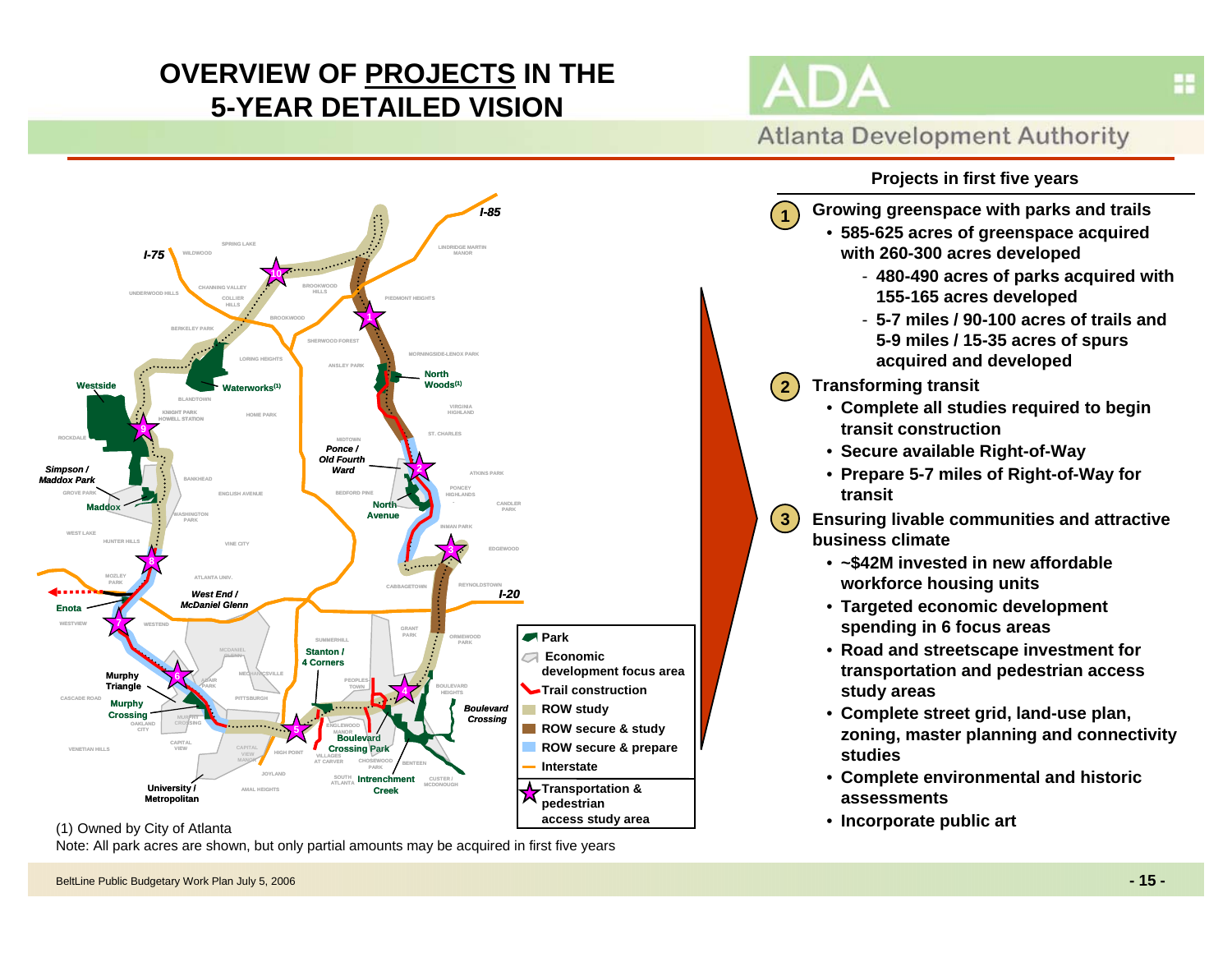## **DETAILED BUDGETARY WORK PLANS BY ELEMENT**





H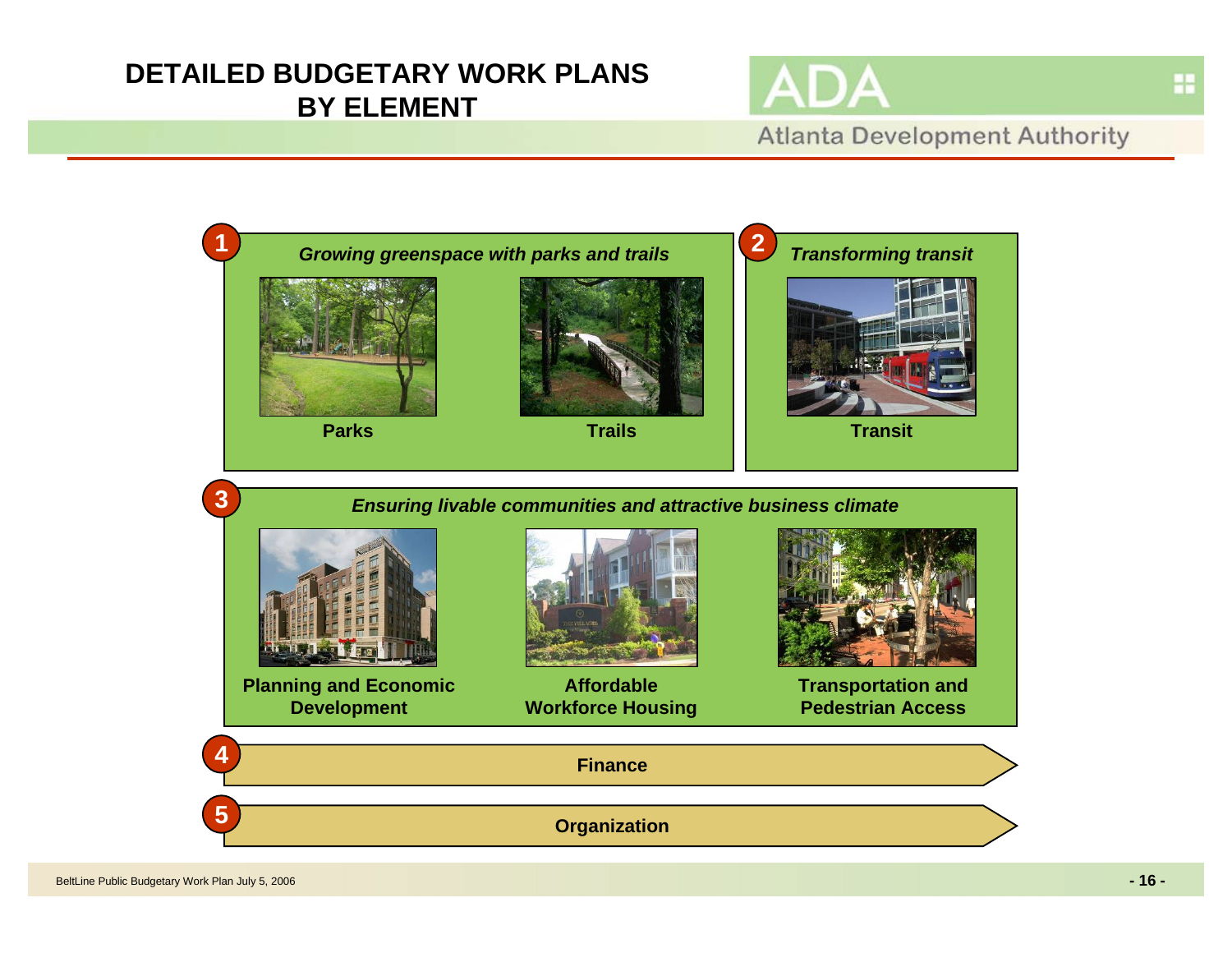## **GROWING GREENSPACE WITH PARKS & TRAILS**

**Atlanta Development Authority** 



(1) 24 parks identified in Redevelopment Plan, 25 parks result of splitting Boulevard Crossing into 2 parks- Boulevard Crossing & Intrenchment Creek parks

(2) Acreage already owned by city: North Woods- all; Waterworks-110 acres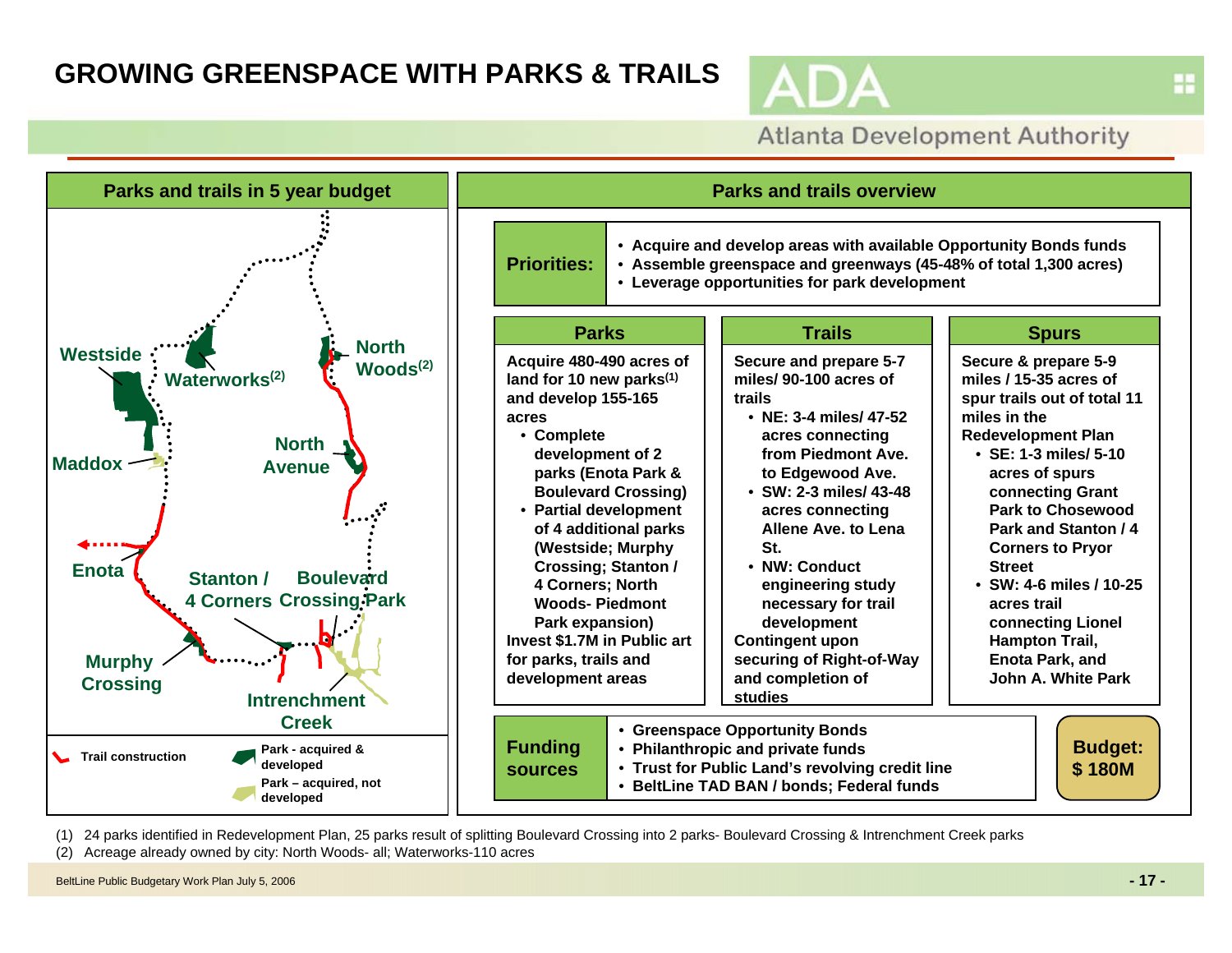## **TRANSFORMING TRANSIT**



**Atlanta Development Authority** 

H



(1) Includes Right-of-Way acquisition, preparation and engineering; NW connectivity study Note: Exact NW route to be determined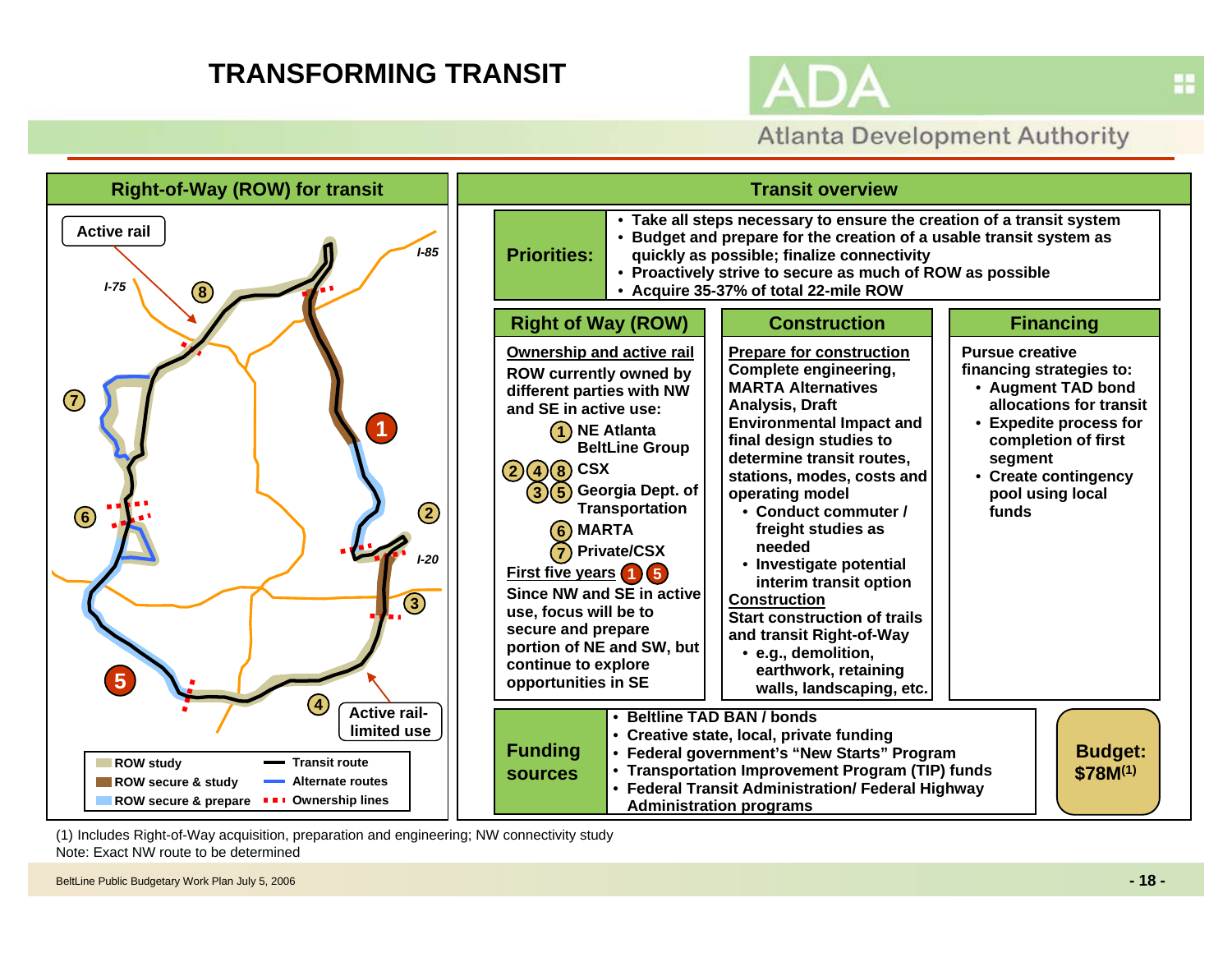# **ENSURING LIVABLE COMMUNITIES &ATTRACTIVE BUSINESS CLIMATE (I)**

**Planning, Development and Workforce Housing**





(1) Economic development spending in Ponce/Old Fourth Ward is limited to transportation infrastructure projects and no economic development incentives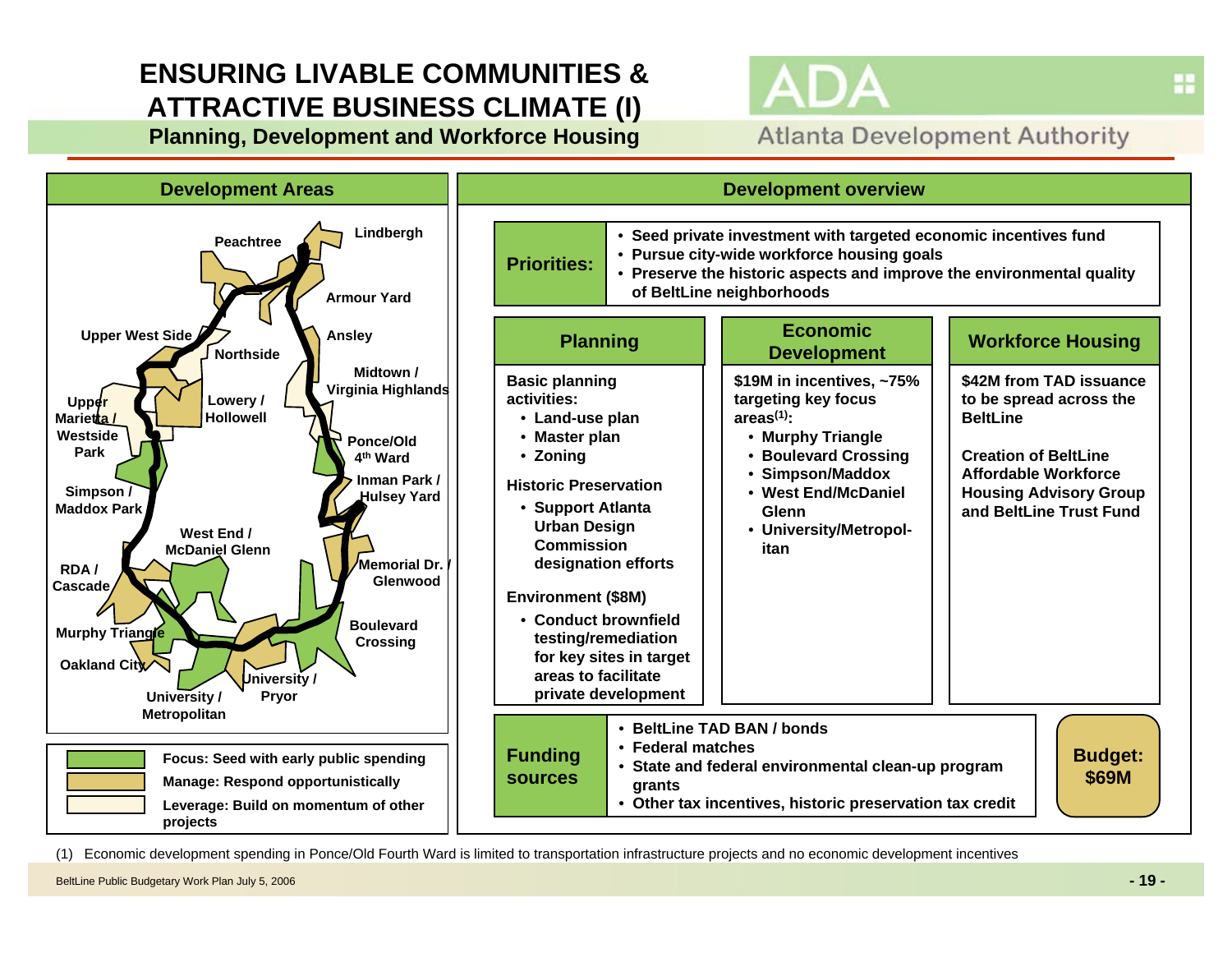# **ENSURING LIVABLE COMMUNITIES &ATTRACTIVE BUSINESS CLIMATE (II)**

**Transportation and Pedestrian Access Study Area**





(1) Study areas determined from transportation studies of Redevelopment Plan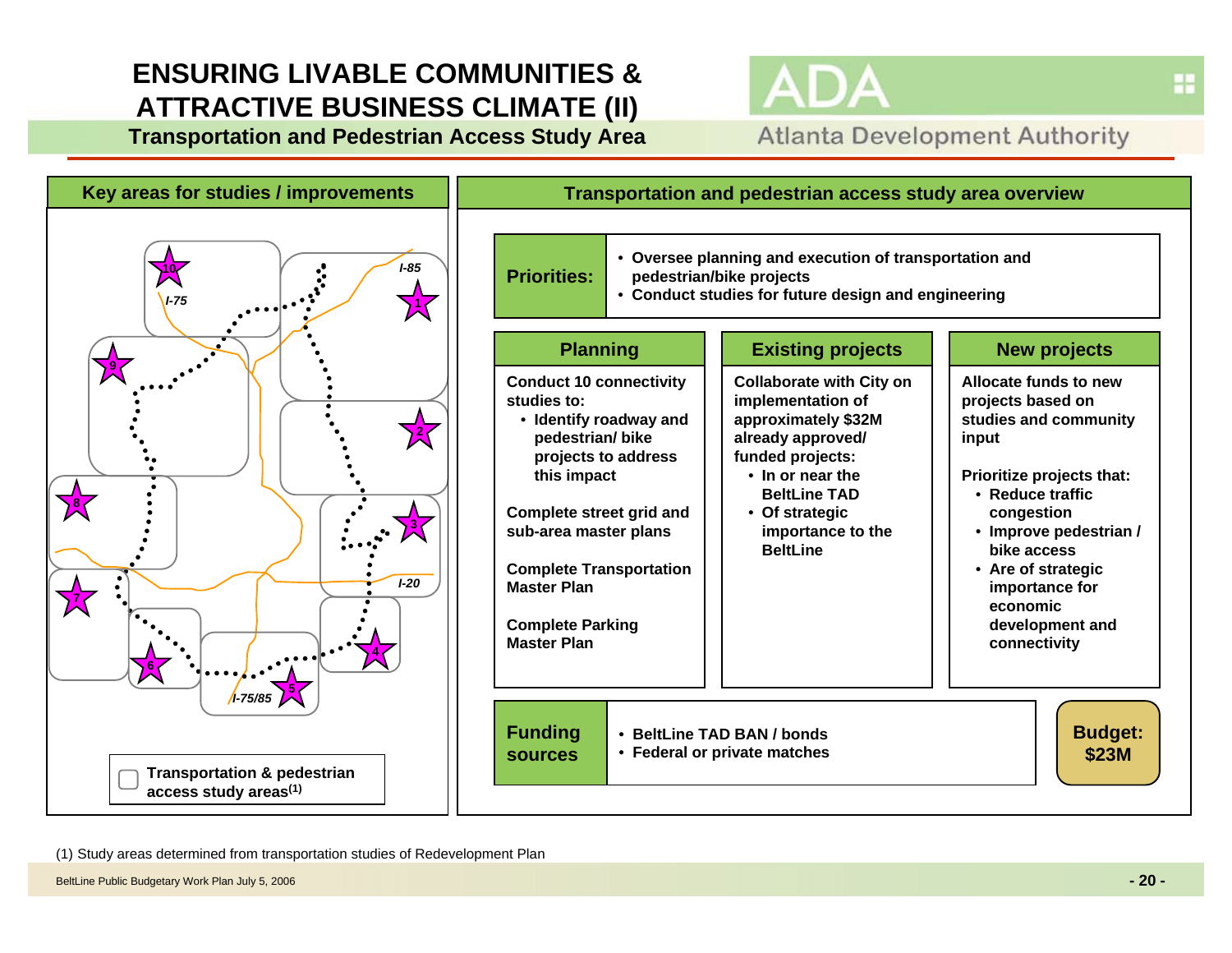## **INTEGRATED 5-YEAR VISION**



## **Atlanta Development Authority**



(1) \$97M of funding for Westside Park development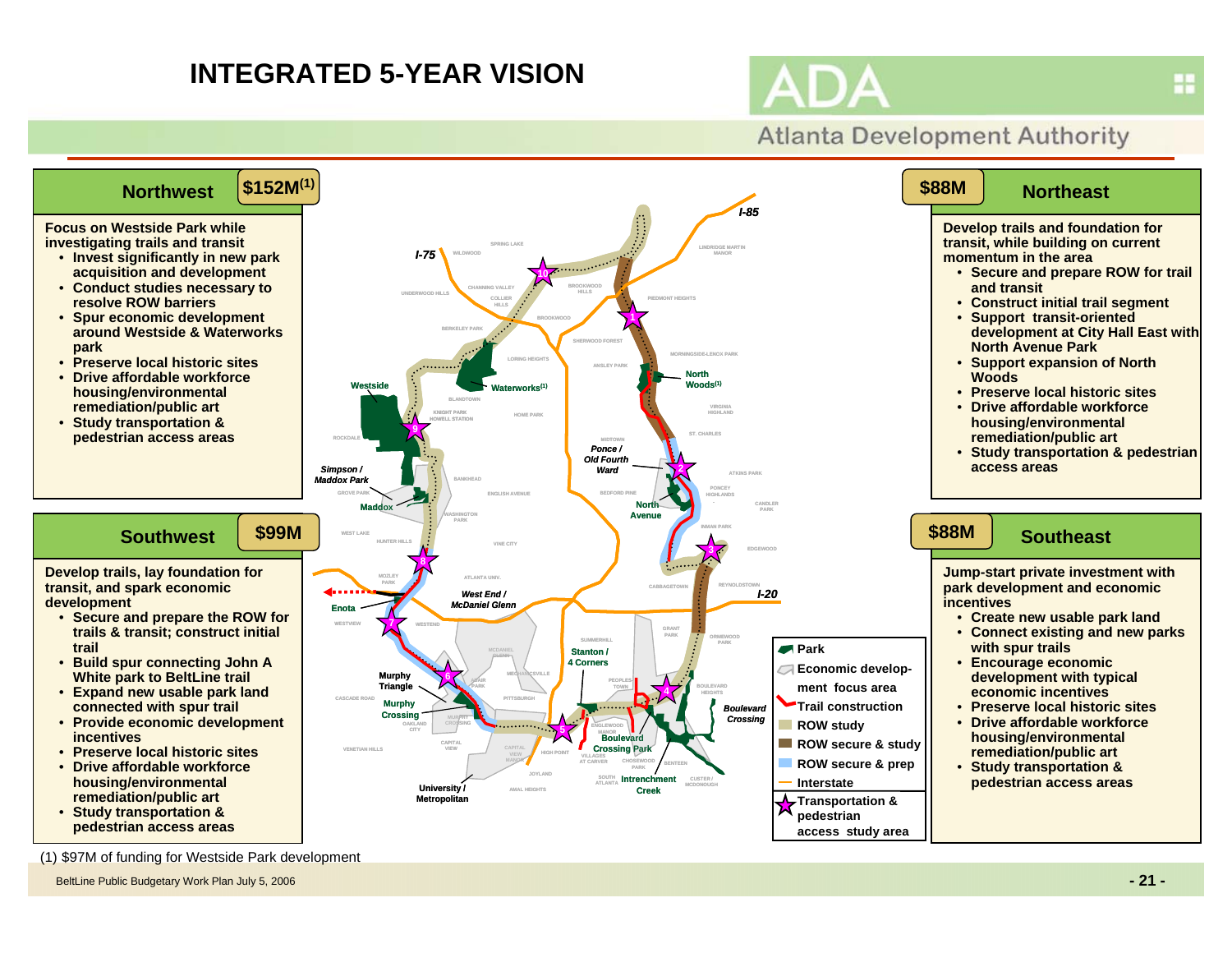

**Atlanta Development Authority** 



(1) Includes \$1.7M public art (2) Includes affordable workforce housing (AWH), transportation & pedestrian access and economic incentives plus other costs such as brownfield testing and connectivity studies

(3) \$40M strategic and tactical reserve (4) Administrative, project, and communications costs, 2006-2013 (5) Includes bond financing costs Source: BeltLine Partnership / ADA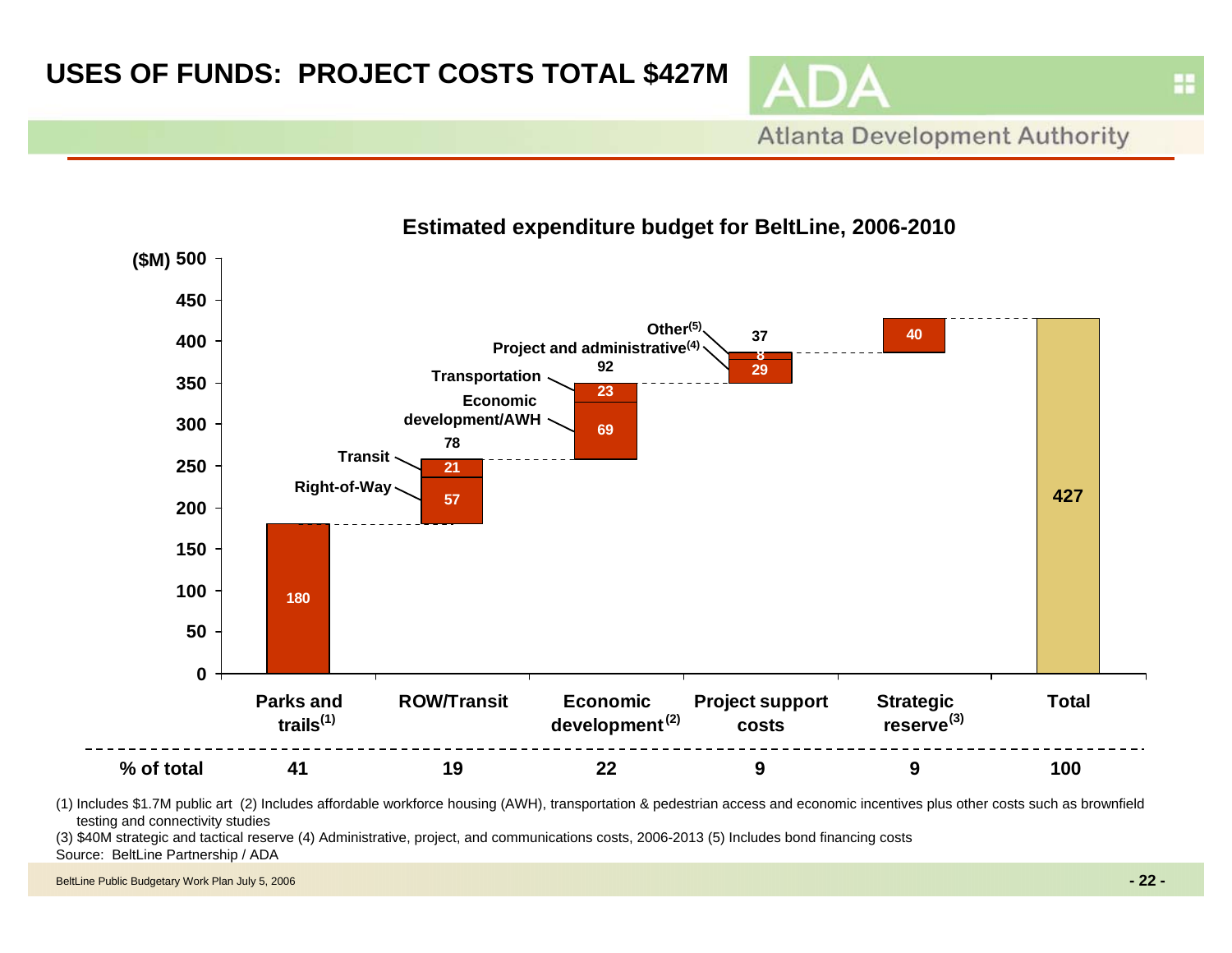## **USES AND SOURCES OF FUNDS BY YEAR**



# **Atlanta Development Authority**

|                        |                                                                                                                                                                                                                                                                                                                   | (SM)                                             |                                                           |                                                             |                                                         |                                                                                     |                                                       |                 |                                                                                                                                                                                                       |
|------------------------|-------------------------------------------------------------------------------------------------------------------------------------------------------------------------------------------------------------------------------------------------------------------------------------------------------------------|--------------------------------------------------|-----------------------------------------------------------|-------------------------------------------------------------|---------------------------------------------------------|-------------------------------------------------------------------------------------|-------------------------------------------------------|-----------------|-------------------------------------------------------------------------------------------------------------------------------------------------------------------------------------------------------|
|                        | Use / source                                                                                                                                                                                                                                                                                                      | 2006                                             | 2007                                                      | 2008                                                        | 2009                                                    | 2010                                                                                | <b>Subtotal</b>                                       | <b>Total</b>    | <b>Notes</b>                                                                                                                                                                                          |
| Uses                   | • Parks and Trails<br>- Acquisition<br>- Development<br>- Public art<br>• Right-Of-Way/Transit<br>- Right-of-Way/ Transit<br>acquisition, preparation, &<br>engineering<br>• Development<br>- Workforce housing<br>- Development incentives<br>- Brownfield testing/ remediation<br>- Transportation & Pedestrian | 40<br>1<br>$\mathbf{2}$<br>$\mathbf{1}$<br>1     | 20<br>10<br>27<br>7<br>5<br>$\mathbf 2$<br>$\overline{2}$ | 22<br>14<br>1<br>20<br>8<br>$\frac{4}{2}$<br>$\overline{2}$ | 21<br>11<br>$\mathbf 1$<br>9<br>8<br>4<br>$\frac{2}{5}$ | 16<br>24<br>$\overline{\phantom{a}}$<br>21<br>17<br>$\sqrt{5}$<br>$\mathbf 2$<br>13 | 119<br>59<br>$\mathbf 2$<br>78<br>42<br>19<br>8<br>23 | 180<br>78<br>92 | • Quarry in process; earmarked Opportunity Bonds<br>• Earmarked Opportunity Bonds & federal funds<br>• Earmarked federal funds and local match<br>• Requirement in legislation- geographic discretion |
|                        | <b>Access</b><br>• Project support costs<br>- Administration, project,<br>communication & finance<br>• Contingency<br>- Strategic reserve                                                                                                                                                                         | 1                                                | 5<br>20                                                   | 5                                                           | 5                                                       | $21^{(1)}$<br>20                                                                    | 37<br>40                                              | 37<br>40        | • Recommended for unforeseen opportunities                                                                                                                                                            |
|                        | Grand Total                                                                                                                                                                                                                                                                                                       | 46                                               | 98                                                        | 78                                                          | 66                                                      | 139                                                                                 | 427                                                   | 427             |                                                                                                                                                                                                       |
| Sources <sup>(2)</sup> | • TAD BAN / bonds<br>• Philanthropic funding<br>• Opportunity Bonds<br>• Dept. of Watershed Management<br>• Federal funding                                                                                                                                                                                       | 140<br>28<br>54<br>14<br>$\overline{\mathbf{3}}$ | 20<br>$\overline{7}$                                      | 25<br>$\boldsymbol{9}$<br>$\overline{\mathbf{4}}$           | 4                                                       | 115<br>$\blacksquare$<br>$\overline{\mathbf{4}}$                                    | 280<br>57<br>54<br>14<br>22                           |                 | • Required spending on Parks / Trails<br>• Estimated for Quarry<br>• Funding for Right-of-Way, studies, trail<br>development                                                                          |
|                        | • Grand Total                                                                                                                                                                                                                                                                                                     | 239                                              | 27                                                        | 38                                                          | 4                                                       | 119                                                                                 | 427                                                   | 427             |                                                                                                                                                                                                       |

(1) Includes \$2.3M contractual obligation reserve and administration/communication costs through 2013

(2) Revenue sources include \$0.2M Environmental Protection Agency grant and \$0.3M Quality of Life funding for park improvements Source: Atlanta Development Authority / BeltLine Partnership estimates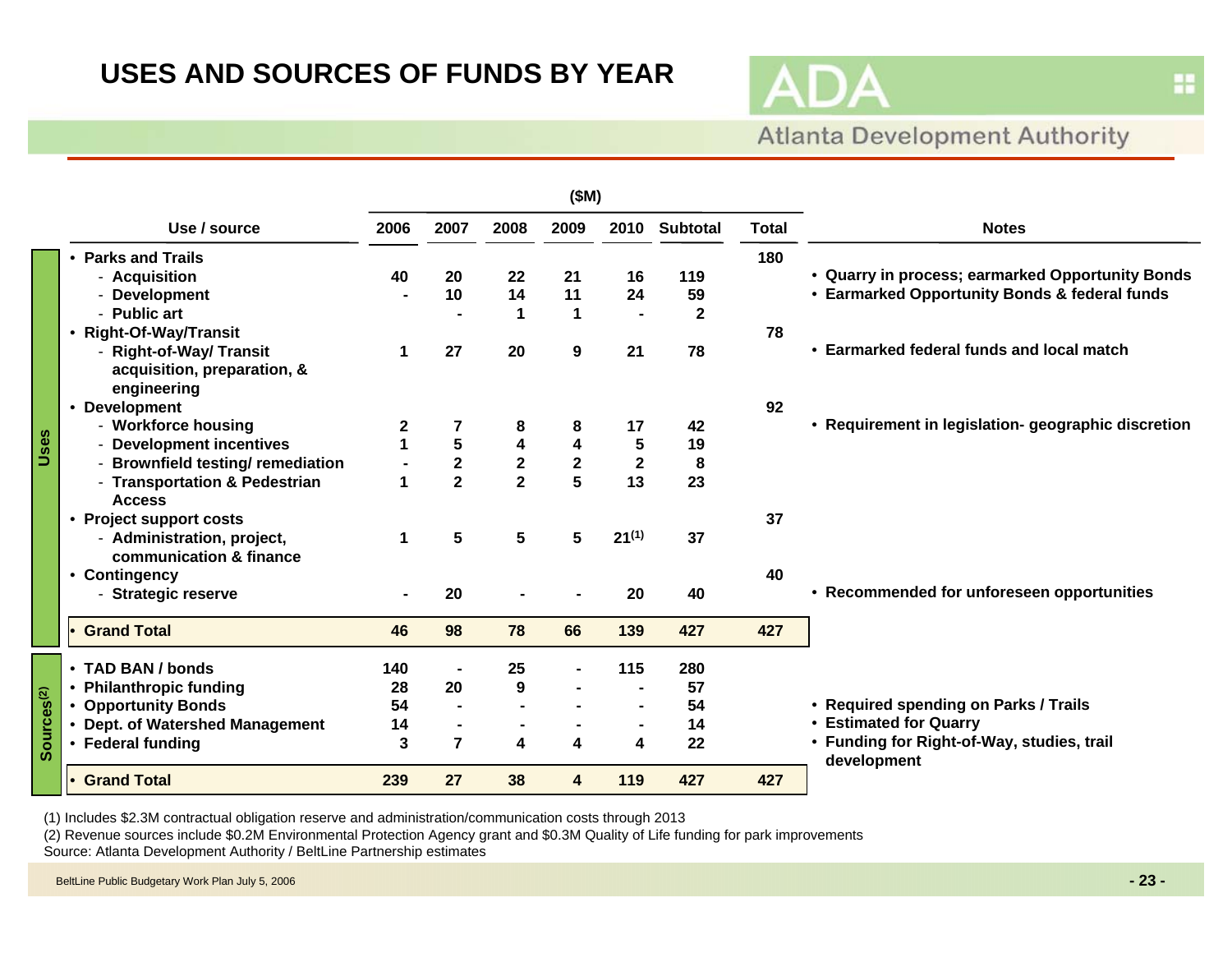## **BELTLINE INC RESPONSIBLE FOR DRIVING PLANNING AND EXECUTION**



**Atlanta Development Authority** 

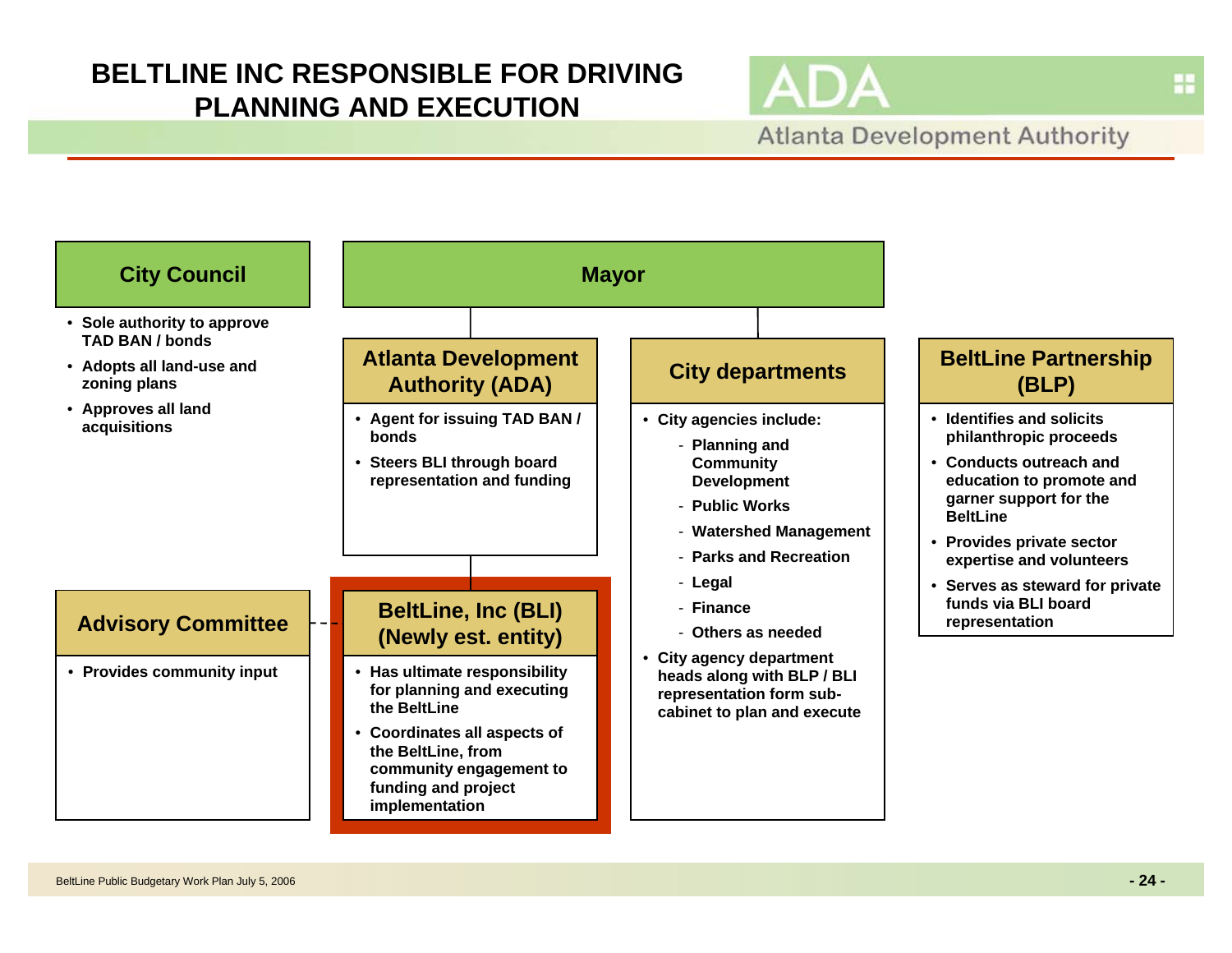# **ROLES AND RESPONSIBILITIES WITHIN BELTLINE FUNCTIONS**

## **Atlanta Development Authority**

| <b>Core Function</b>                       | <b>Atlanta Development Authority</b>                                                   | <b>BeltLine, Inc</b>                                                                                                                                                                 | <b>BeltLine Partnership</b>                                                                                                                                              | <b>City departments</b>                                                                                                                                                        |
|--------------------------------------------|----------------------------------------------------------------------------------------|--------------------------------------------------------------------------------------------------------------------------------------------------------------------------------------|--------------------------------------------------------------------------------------------------------------------------------------------------------------------------|--------------------------------------------------------------------------------------------------------------------------------------------------------------------------------|
| <b>Strategy</b><br>development<br>planning | • Represents TAD BAN /<br>bonds interests to guide<br>the strategy/planning<br>process | • Defines strategy/plan for<br><b>BeltLine</b>                                                                                                                                       | • Represents private<br>interests to guide the<br>strategy/planning process                                                                                              | • Supports the<br>strategy/planning process                                                                                                                                    |
| <b>Fundraising</b>                         | • City agent for issuing TAD<br><b>BAN</b> / bonds                                     | • Drives efforts to secure<br>other federal, state, local<br>and private funding                                                                                                     | • Drives philanthropic funding<br>in conjunction with Trust for<br><b>Public Land and PATH</b><br><b>Foundation</b><br>• Supports other private<br>financing initiatives | • Assists with city bonds<br>and other funding<br>• Issues bonds                                                                                                               |
| <b>Communication</b>                       | • Assists in official<br>communications as<br>needed                                   | • Drives community<br>engagement process<br>• Responsible for official<br>communications<br>• Maintains BL community<br>website                                                      | • Fosters advocacy and<br>develops coordinated<br>marketing<br>communications<br>• Helps heighten awareness<br>and educates community<br>on the BeltLine                 | • Provides content<br>• Helps educate community<br>on the BeltLine<br>• Conducts community<br>input efforts related to<br>specific activities (e.g.,<br>parks master planning) |
| <b>Execution</b>                           |                                                                                        | • Serves as project<br>management office<br>• Drives execution of<br><b>BeltLine plan</b><br>• Manages relationships/<br>contracts, etc.                                             | • Supports BLI with<br>volunteer efforts<br>• Coordinates private sector<br>involvement and "special<br>interest" constituencies                                         | • Executes key elements of<br>the BeltLine                                                                                                                                     |
| <b>Oversight</b>                           | • Represents TAD BAN /<br>bonds interests to ensure<br>funds are used as<br>intended   | • Tracks and reports<br>progress to City Council/<br><b>Atlanta Public Schools/</b><br><b>Fulton County/ Atlanta</b><br><b>Development Authority/</b><br><b>BeltLine Partnership</b> | • "Steward:" ensures<br>private funds are used as<br>intended                                                                                                            | • BeltLine Sub-Cabinet drives<br>information-sharing and<br>coordinates decision-<br>making across departments                                                                 |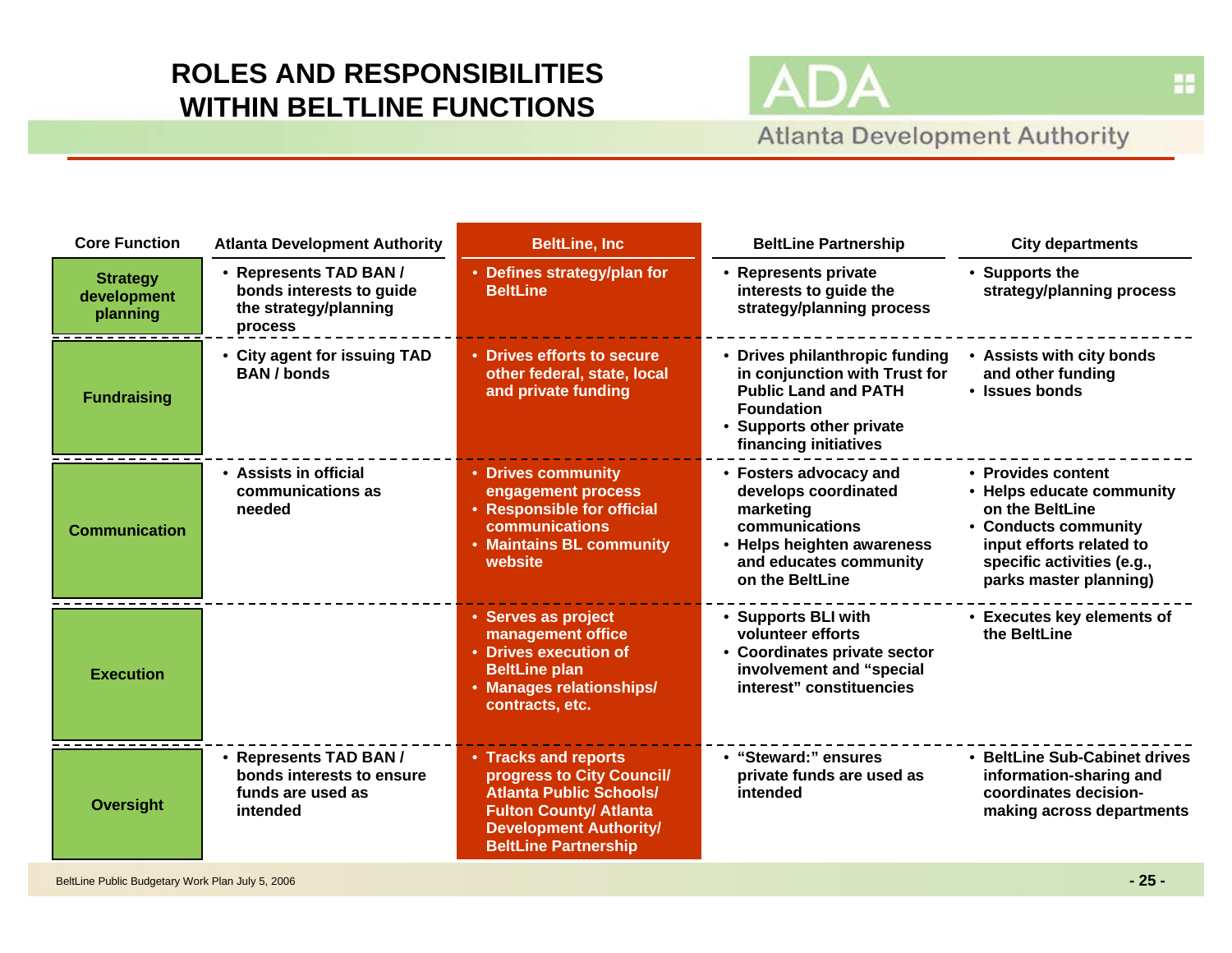## **FIVE-YEAR TIMELINE**



# **Atlanta Development Authority**

|                             |                                                                           |      |      | <b>Primary work phase</b> |      | <b>[D</b> Ongoing activities |
|-----------------------------|---------------------------------------------------------------------------|------|------|---------------------------|------|------------------------------|
|                             | Year<br><b>Event</b>                                                      | 2006 | 2007 | 2008                      | 2009 | 2010                         |
|                             | Initiate and complete park land acquisition & negotiations                |      |      |                           |      |                              |
| trails<br>න්                | <b>Conduct master planning and conceptual design of new parks</b>         |      |      |                           |      |                              |
|                             | Design and engineer trails, spurs                                         |      |      |                           |      |                              |
| <b>Parks</b>                | <b>Construct trails and parks</b>                                         |      |      |                           |      |                              |
|                             | <b>Acquire Right-of-Way for trails &amp; transit</b>                      |      |      |                           |      |                              |
|                             | <b>Complete Environmental Impact Statement, preliminary engineering</b>   |      |      |                           |      |                              |
| Transit                     | Determine transit and trail alignment, particularly in NW                 |      |      |                           |      |                              |
|                             | Determine governance and operating model for transit                      |      |      |                           |      |                              |
|                             | Conduct planning activities (master plans, street grid, public art, etc.) |      |      |                           |      |                              |
|                             | Secure federal / developer match dollars for transportation               |      |      |                           |      |                              |
| Planning and<br>Development | Designate historic structures; develop brownfield remediation plans       |      |      |                           |      |                              |
|                             | Promote projects in economic development focus areas                      |      |      |                           |      |                              |
|                             | <b>Apply Community Engagement Framework across all activities</b>         |      |      |                           |      |                              |
| Support                     | <b>Prepare annual budget</b>                                              |      |      |                           |      |                              |
|                             | <b>Begin philanthropic fundraising</b>                                    |      |      |                           |      |                              |
|                             | <b>Issue TAD BAN / bonds</b>                                              |      |      |                           |      |                              |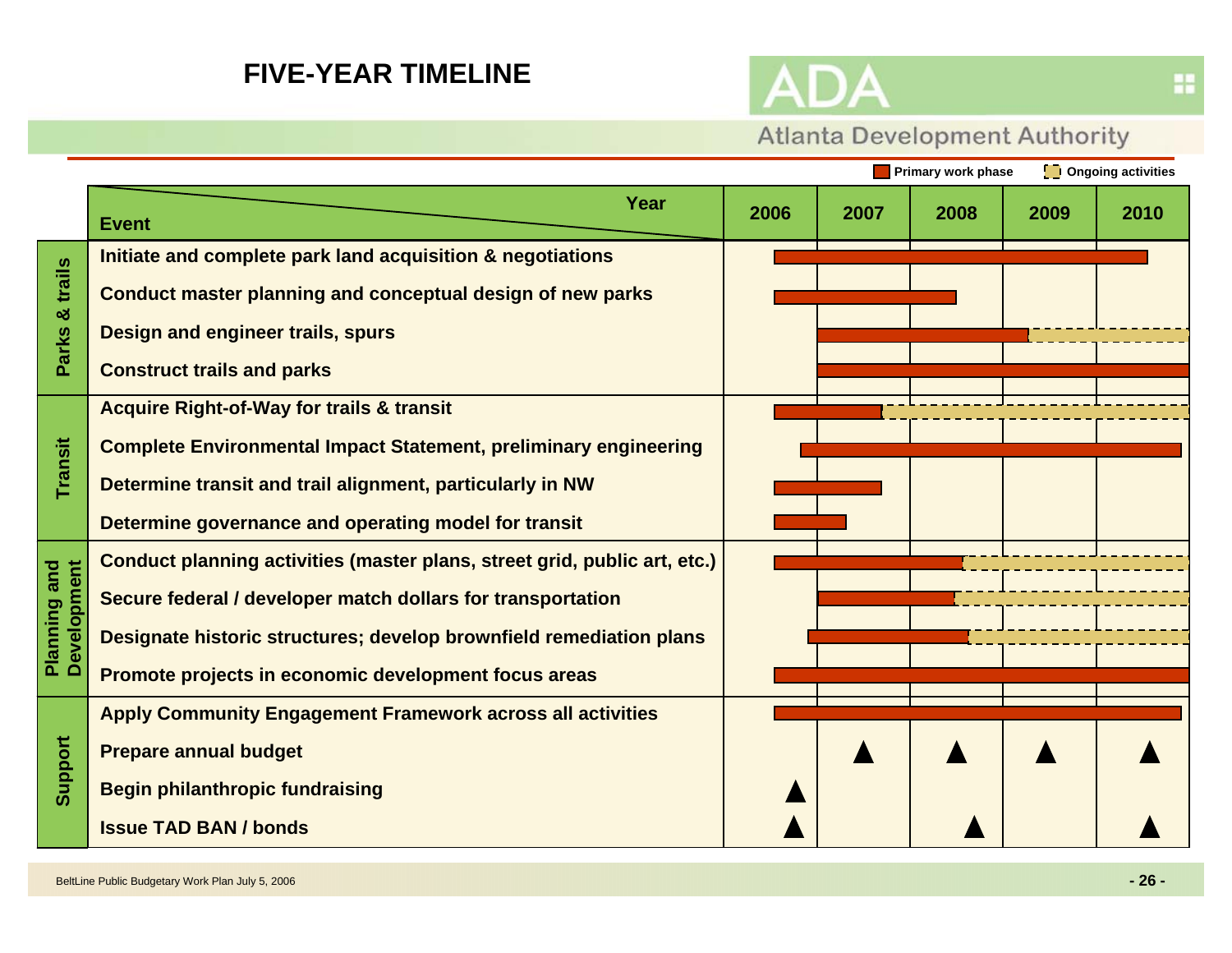AD

Δ

| <b>Key challenges</b>                                                                                                               | Actions to address near-term                                                                                                                                                                                                               | <b>Contingency plans</b><br>• Be prepared to act quickly with<br>contingency fund or other funds if<br>special opportunity arises<br>• Investigate alternate routes |  |  |
|-------------------------------------------------------------------------------------------------------------------------------------|--------------------------------------------------------------------------------------------------------------------------------------------------------------------------------------------------------------------------------------------|---------------------------------------------------------------------------------------------------------------------------------------------------------------------|--|--|
| • Ability to secure Right-of-Way                                                                                                    | • Initiate conversations with key<br>owners and stakeholders of entire<br>Right-of-Way<br>• Establish team to:<br>- investigate alternative options<br>for Right-of-Way<br>- develop solutions for all parties<br>involved                 |                                                                                                                                                                     |  |  |
| • Ability to purchase parcels around<br>key parks                                                                                   | • Work to secure properties as soon<br>as possible                                                                                                                                                                                         | • Pursue other parks if 10 parks in<br>work plan are not available in<br>short-term                                                                                 |  |  |
| • Ability to secure non-TAD funding<br>sources (e.g., federal / state<br>resources) in the first five years for<br>the 25-year plan | • Develop federal funding strategy<br>• Explore all state funding options<br>• Outline innovative municipal<br>financing opportunities<br>• Pursue philanthropic funds<br>aggressively<br>• Pursue public/private funding<br>opportunities | • Pursue alternative funding<br>strategies                                                                                                                          |  |  |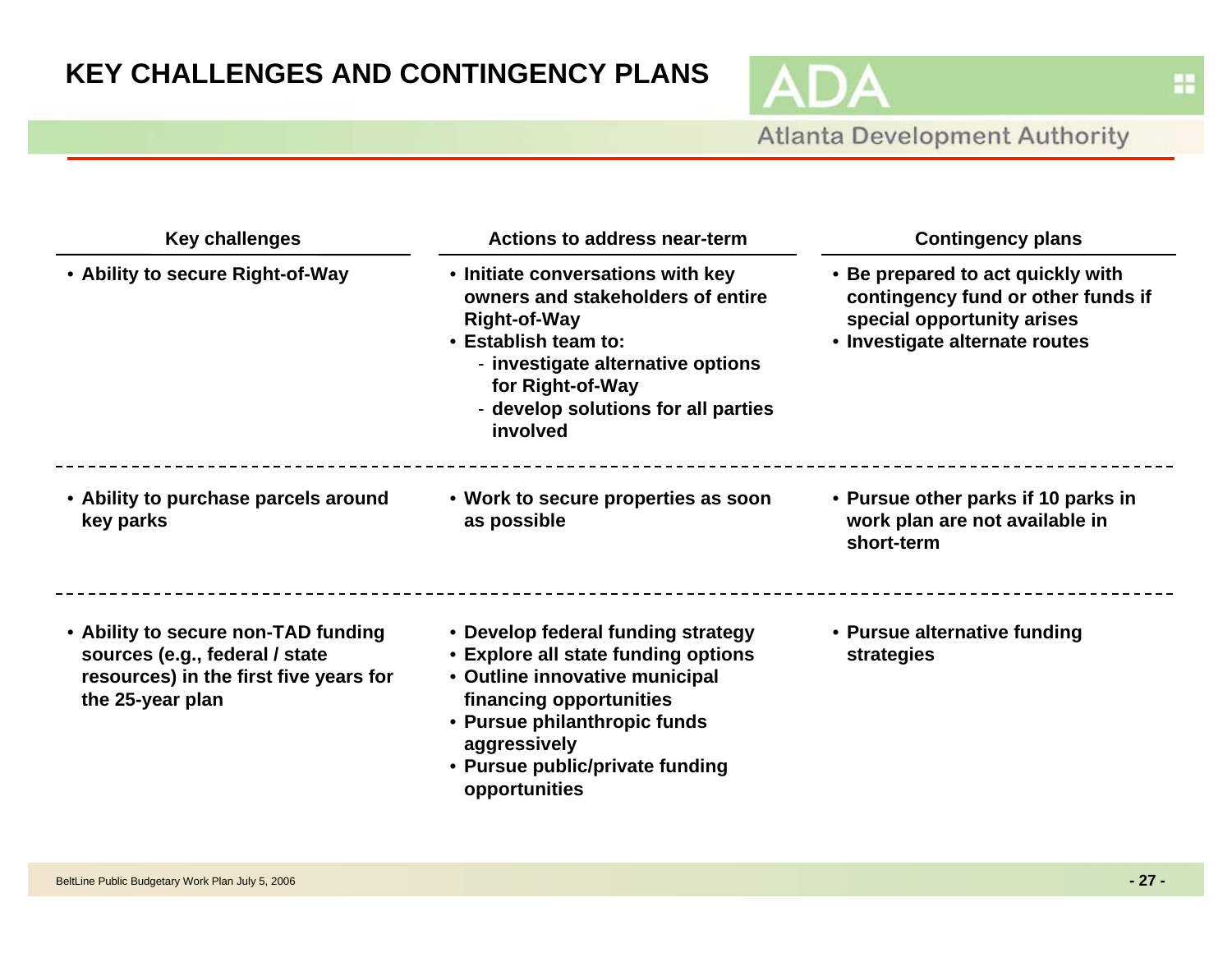



**Atlanta Development Authority** 

**Purpose**

**Context**

**"5-year Detailed Vision" and Work Plan**

**Next Steps**

**Appendix**

蒜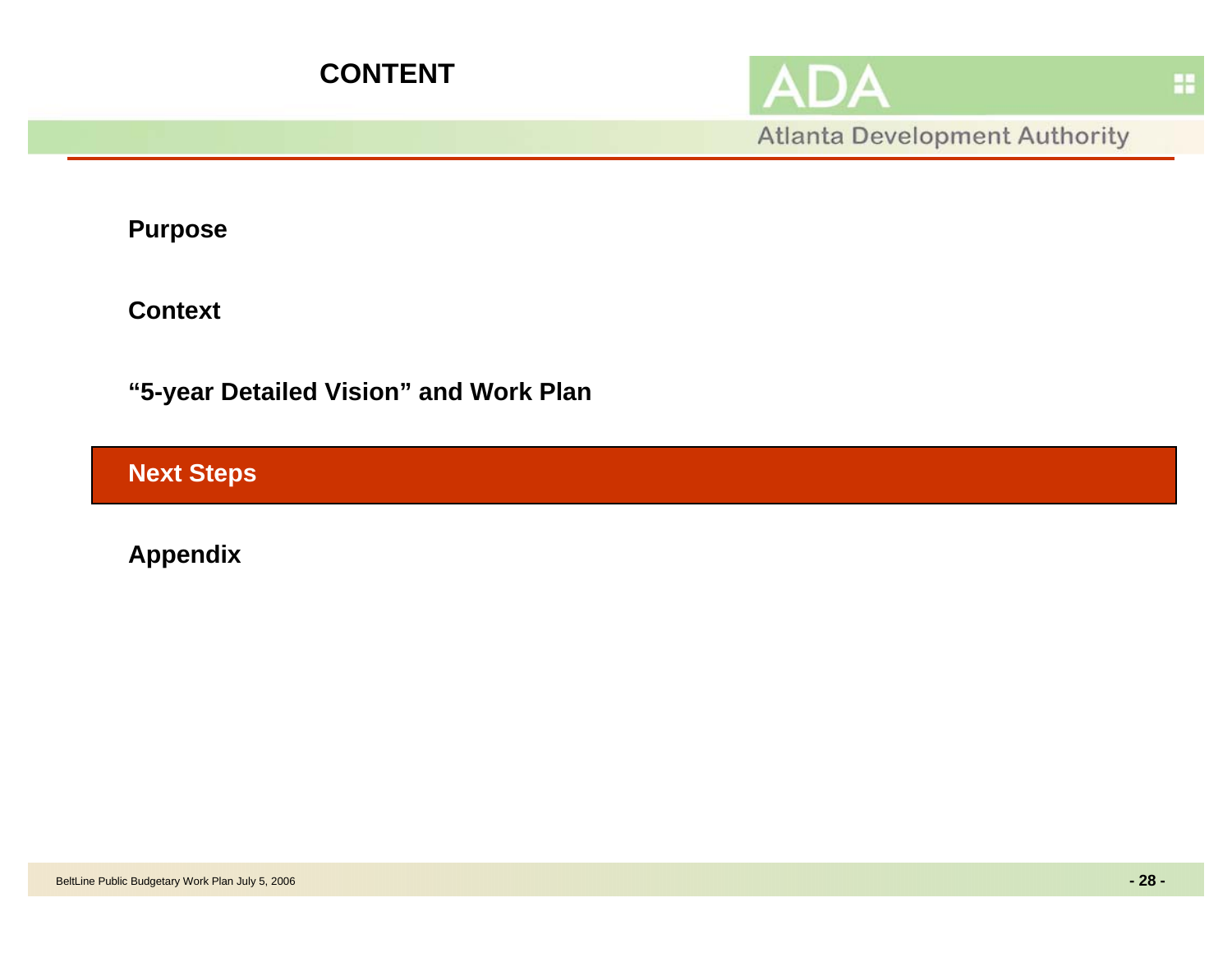- •**Finalize BeltLine Advisory Committee**
- •**Hire CEO of BeltLine Inc.**
- •**Create Trust Fund for Affordable Workforce Housing monies**
- • **Establish BeltLine Affordable Workforce Housing Advisory Board, guidelines, and process**
- •**Issue TAD bonds**
- •**Build organizational infrastructure to support execution**
- $\bullet$ **Review MARTA Alternatives Analysis results**
- • **Initiate studies (e.g., master planning for 20 sub-areas, land-use, connectivity, Draft Environmental Impact Study, etc.)**
- • **Amend City's Comprehensive Development Plan to lay groundwork for future BeltLine development**

H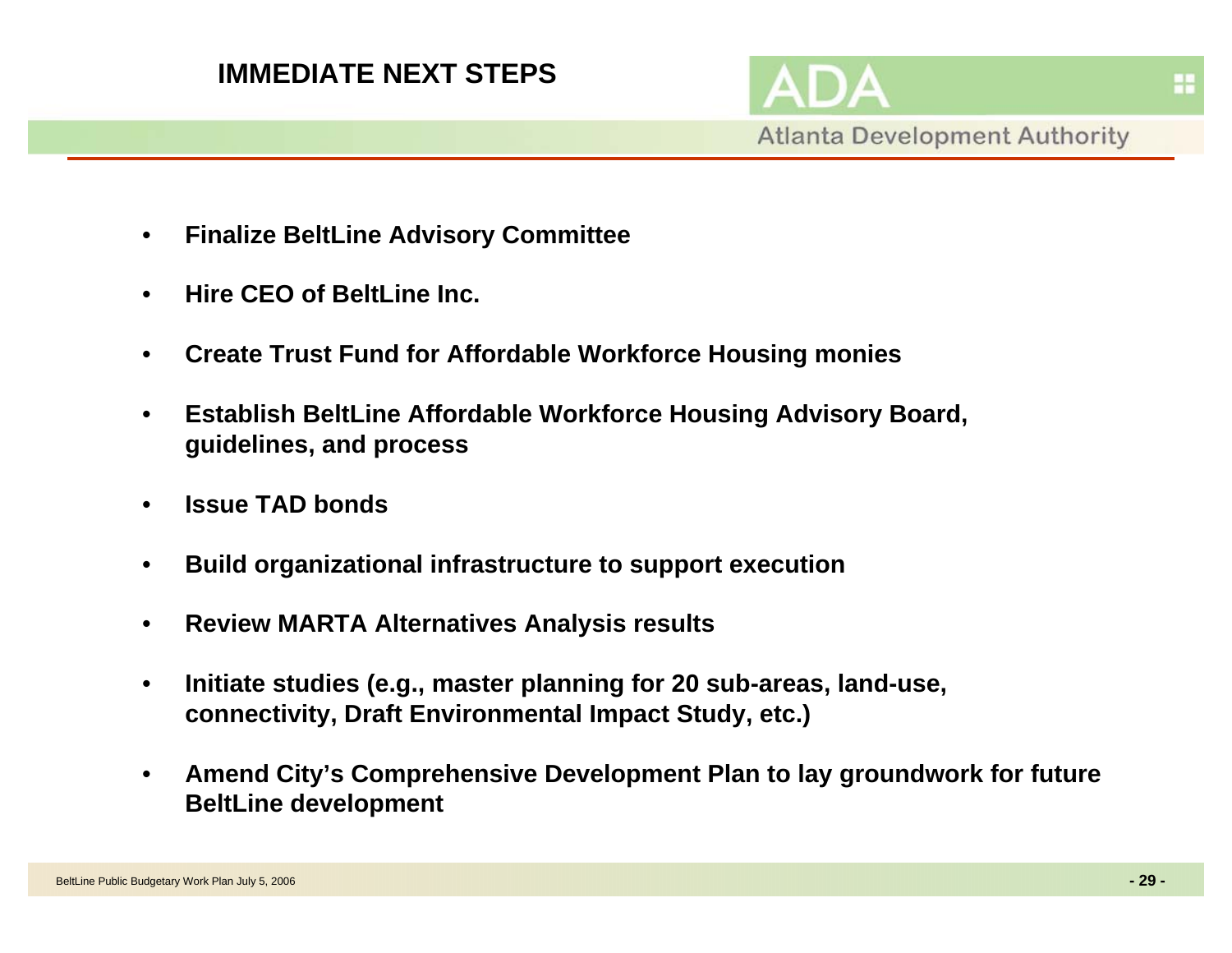

H

**Atlanta Development Authority** 

**Purpose**

**Context**

**"5-year Detailed Vision" and Work Plan**

**Next Steps** 

## **Appendix**

- •**Quadrant view of the BeltLine**
- $\bullet$ **Community Engagement and Communication Plan**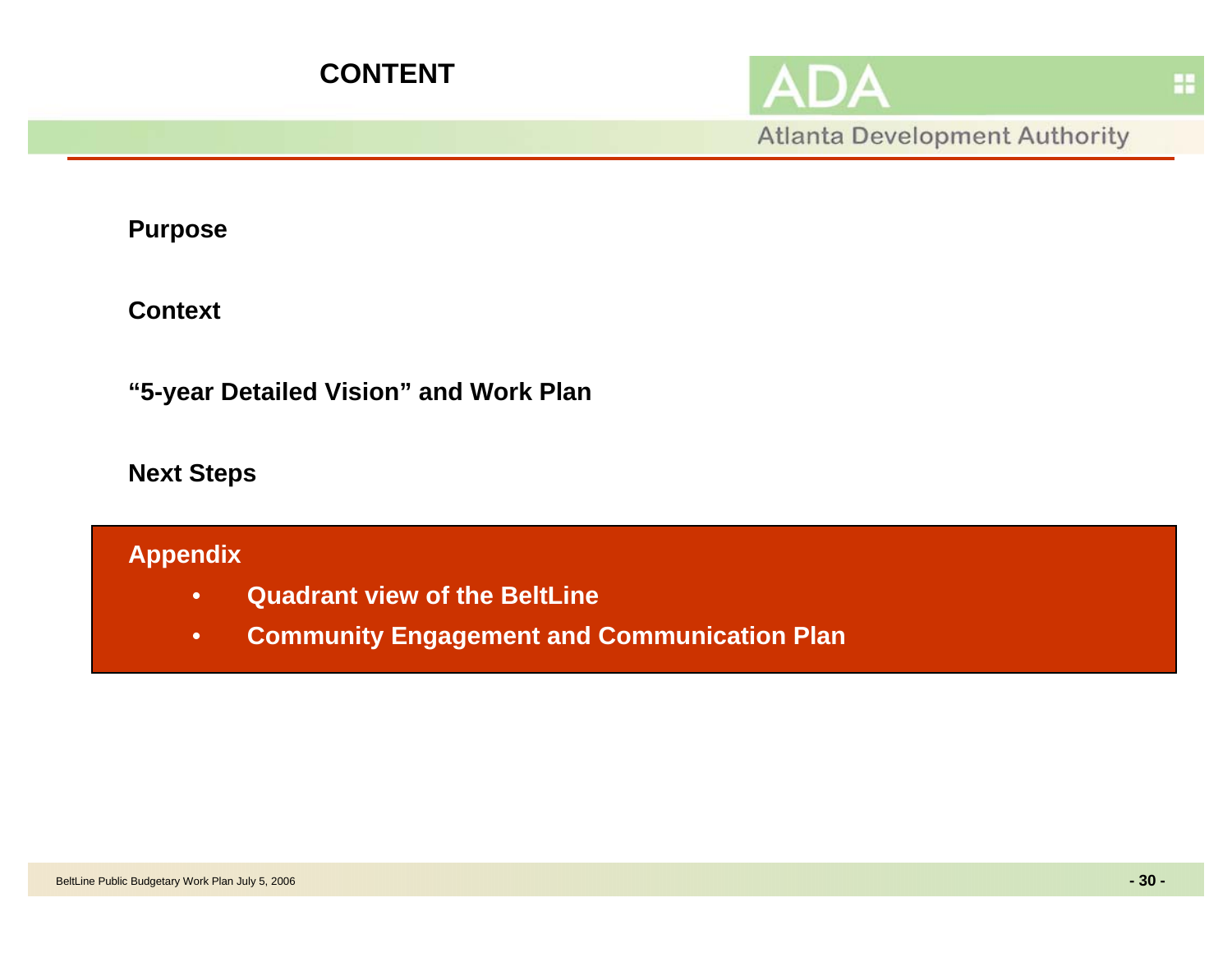## **THE 5-YEAR WORK PLAN: NORTHEAST**



## **Atlanta Development Authority**



(2) Current list of individually eligible candidates to the National Registry; discussion and evaluation by Atlanta Urban Design Commission staff Source: Atlanta Urban Design Commission, study of BeltLine historic resources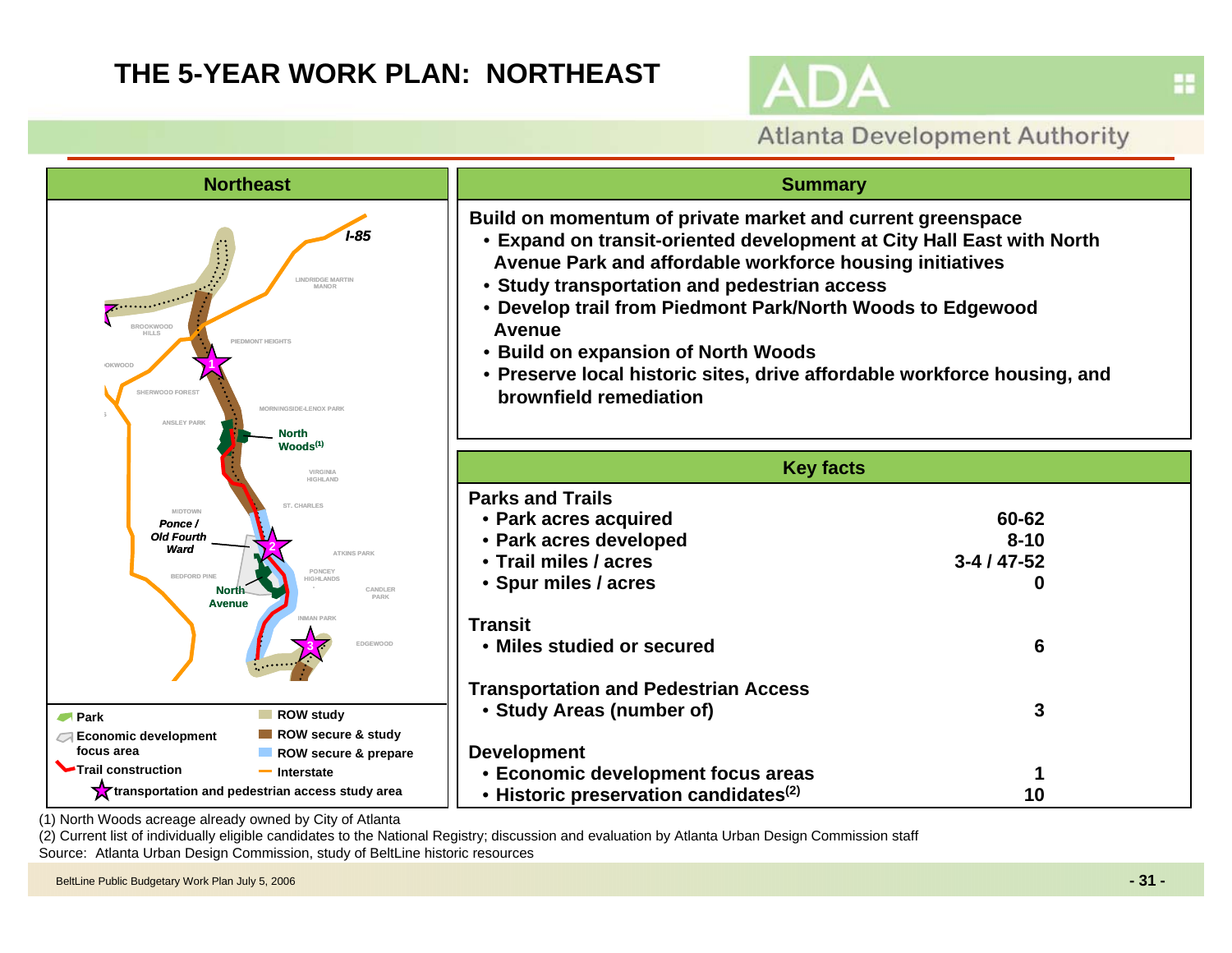# **THE 5-YEAR WORK PLAN: NORTHWEST**



## **Atlanta Development Authority**



(1) Waterworks- 110 acres owned by City of Atlanta

(2) Current list of individually eligible candidates to the National Registry; discussion and evaluation by Atlanta Urban Design Commission staff Source: Atlanta Urban Design Commission, study of BeltLine historic resources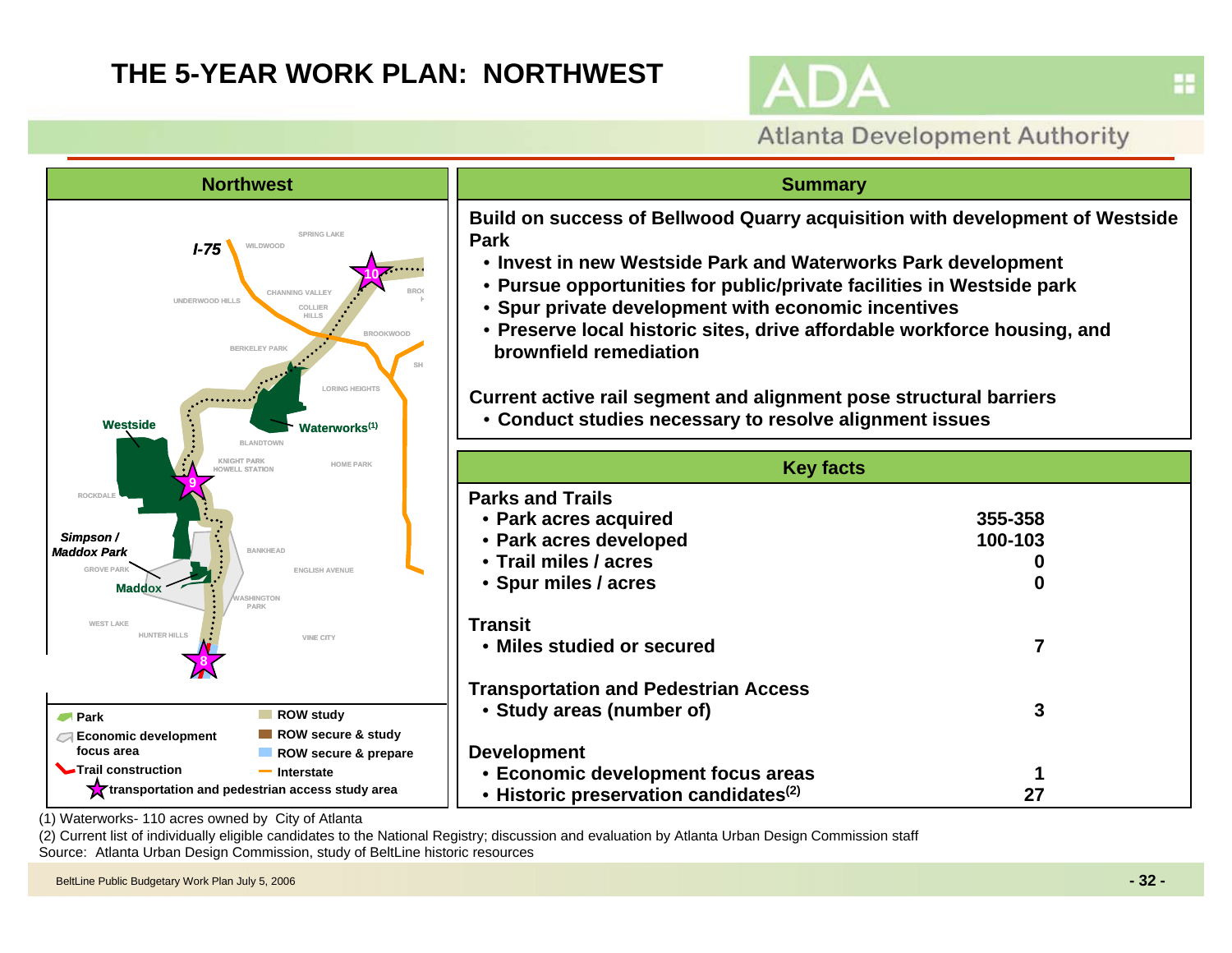## **THE 5-YEAR WORK PLAN: SOUTHWEST**



## **Atlanta Development Authority**



(1) Current list of individually eligible candidates to the National Registry; discussion and evaluation by Atlanta Urban Design Commission staff Source: Atlanta Urban Design Commission, study of BeltLine historic resources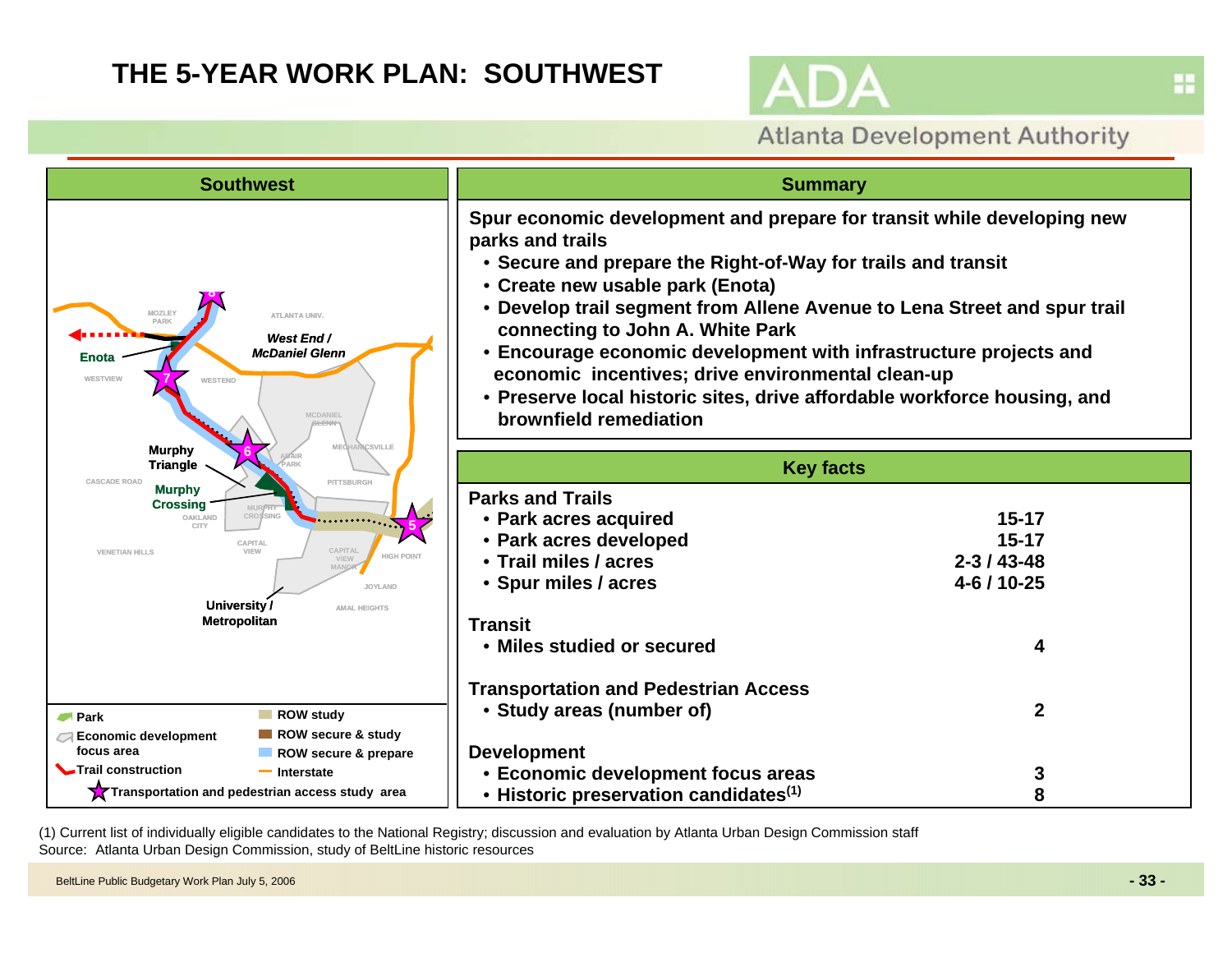## **THE 5-YEAR WORK PLAN: SOUTHEAST**



**Atlanta Development Authority** 



(1) Current list of individually eligible candidates to the National Registry; discussion and evaluation by Atlanta Urban Design Commission staff Source: Atlanta Urban Design Commission, study of BeltLine historic resources